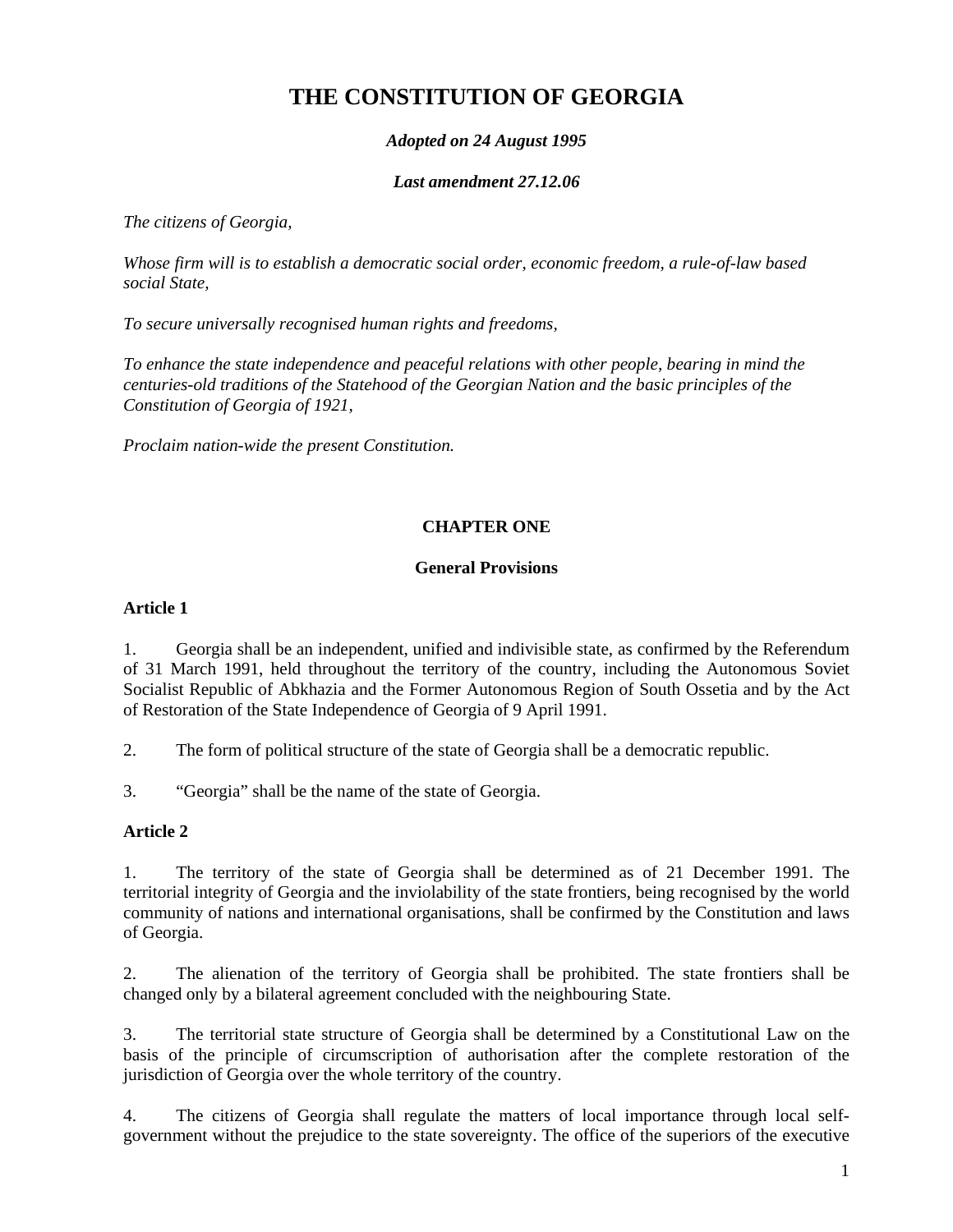bodies and a representative office of local self-government shall be electoral. The procedure of the creation of the bodies of local self- government, their authority and relation with state bodies shall be determined by the Organic Law. *(6.02.2004, # 3272)* 

## **Article 3**

- 1. The following shall fall within the exclusive competence of higher state bodies of Georgia:
	- a) legislation on Georgian citizenship, human rights and freedoms, emigration and immigration, entrance and leaving the country, temporary or permanent residence of citizens of foreign states and stateless persons in Georgia;
	- b) the status, boundary regime and defence of the state frontiers; the status and defence of territorial waters, airspace, the continental shelf and Exclusive Economic Zone;
	- c) state defence and security, armed forces, military industry and trade in arms;
	- d) the issues of war and peace, the determination of a legal regime of the state of emergency and the martial law and their introduction;
	- e) foreign policy and international relations;
	- f) foreign trade, customs and tariff regimes;
	- g) state finances and state loan; issuing money; legislation on banking, credit, insurance and taxes;
	- h) standards and models; geodesy and cartography; determination of the exact time; state statistics;
	- i) a unified energetic system and regime; communications; merchant fleet; ensigns; harbours of general state importance; airports and aerodromes; control of airspace, transit and air transport, registration of air transport; meteorological service; environmental observation system;
	- j) railways and motor roads of state importance;
	- k) fishing in ocean and high seas;
	- l) frontier-sanitary cordon;
	- m) legislation on pharmaceutical medicines;
	- n) legislation on accreditation of educational institutions and academic degrees; (27.12.06)
	- o) legislation on intellectual property;
	- p) legislation on trade law, criminal law, civil law, administrative law and labour law, penitentiary and procedures legislation.
	- q) criminal police and investigation;
	- r) legislation on land, subsoil and natural resources;

2. Issues falling within the joint competence shall be determined separately.

3. The status of the Autonomous Republic of Ajara shall be determined by the Constitutional Law of Georgia "On the Status of the Autonomous Republic of Ajara". (added by the Constitutional Law of Georgia of 20 April 2000)

### **Article 4**

1. After the creation of appropriate conditions and formation of the bodies of local selfgovernment throughout the whole territory of Georgia two chambers shall be set up within the Parliament of Georgia: the Council of Republic and the Senate.

2. The Council of Republic shall consist of members elected after a proportional system.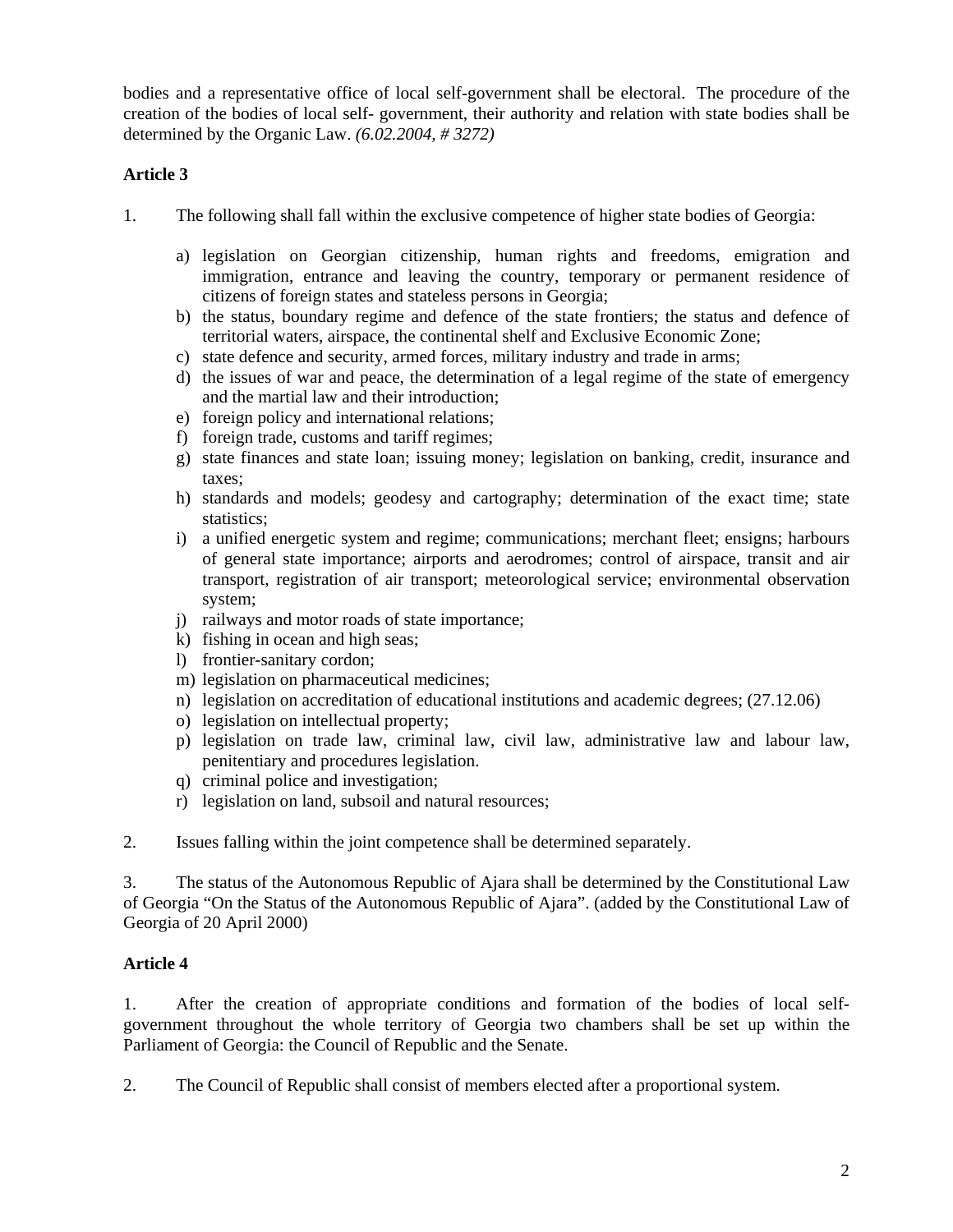3. The Senate shall consist of members elected from Abkhazia, the Autonomous Republic of Ajara and other territorial units of Georgia and five members appointed by the President of Georgia. (*Added by the Constitutional Law of Georgia of 20 April 2000)*

4. The composition, authority and election procedure of the chambers shall be determined By the Organic Law.

### **Article 5**

1. The people shall be the source of state authority in Georgia. The state authority shall be exercised within the framework established by the Constitution.

2. The people shall exercise their authority through referendum, other forms of direct democracy and their representatives.

3. No one shall have the right to seize the authority or usurp it.

4. State authority shall be exercised on the basis of the principle of separation of powers.

### **Article 6**

1. The Constitution of Georgia shall be the supreme law of the state. All other legal acts shall correspond to the Constitution.

2. The legislation of Georgia shall correspond to universally recognised principles and rules of international law. An international treaty or agreement of Georgia unless it contradicts the Constitution of Georgia, the Constitutional Agreement, shall take precedence over domestic normative acts. (change is added by the Constitutional Law of Georgia of 30 March 2001)

### **Article 7**

 The state shall recognise and protect universally recognised human rights and freedoms as eternal and supreme human values. While exercising authority, the people and the state shall be bound by these rights and freedoms as directly acting law.

### **Article 8**

 The state language of Georgia shall be Georgian, and in Abkhazia - also Abkhazian. (C*hange is added by the Constitutional Law of Georgia of 10 October 2002*).

#### **Article 9**

1. The state shall declare complete freedom of belief and religion, as well as shall recognise the special role of the Apostle Autocephalous Orthodox Church of Georgia in the history of Georgia and its independence from the state.

2. The relations between the state of Georgia and the Apostle Autocephalous Orthodox Church of Georgia shall be determined by the Constitutional Agreement. The Constitutional Agreement shall correspond completely to universally recognised principles and norms of international law, in particular, in the field of human rights and fundamental freedoms. *(change is added by the Constitutional Law of Georgia of 30 March 2001)*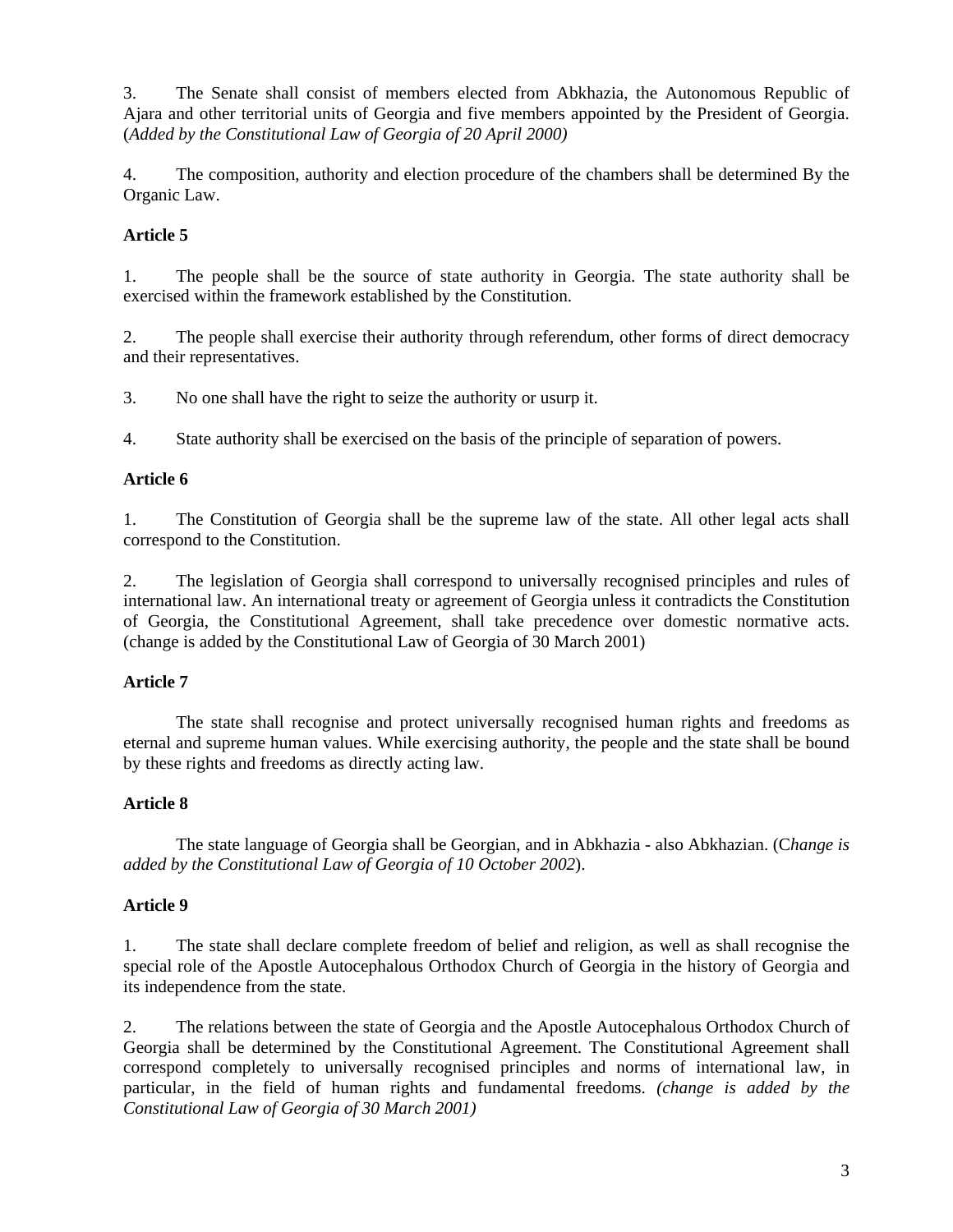Tbilisi shall be the capital of Georgia.

## **Article 11**

The state symbols of Georgia shall be determined by the Organic Law.

## **CHAPTER TWO**

### **Georgian Citizenship. Basic Rights and Freedoms of Individual**

### **Article 12**

1. Georgian citizenship shall be acquired by birth and naturalisation.

2. A citizen of Georgia shall not at the same time be a citizen of another state, save in cases established by this paragraph. Citizenship of Georgia shall be granted by the President of Georgia to a citizen of foreign country, who has a special merit before Georgia or grant the citizenship of Georgia to him/her is due to State interests. *(6.02.2004.N3272)*

3. The procedure for the acquisition and loss of citizenship shall be determined by the Organic Law.

## **Article 13**

1. Georgia shall protect its citizen regardless of his/her whereabouts.

2. No one shall be deprived of his/her citizenship.

3. The expulsion of a citizen of Georgia from Georgia shall be impermissible.

4. The extradition/transfer of a citizen of Georgia to the foreign state shall be impermissible, except for the cases prescribed by international treaty. A decision on extradition/transfer may be appealed in a court.

## **Article 14**

Everyone is free by birth and is equal before law regardless of race, colour, language, sex, religion, political and other opinions, national, ethnic and social belonging, origin, property and title, place of residence.

## **Article 15**

1. Everyone has the inviolable right to life and this right shall be protected by law.

2. Capital punishment is prohibited. (27.12.06)

4. Physical or mental coercion of a person detained or otherwise restricted in his/her liberty is impermissible. (27.12.06)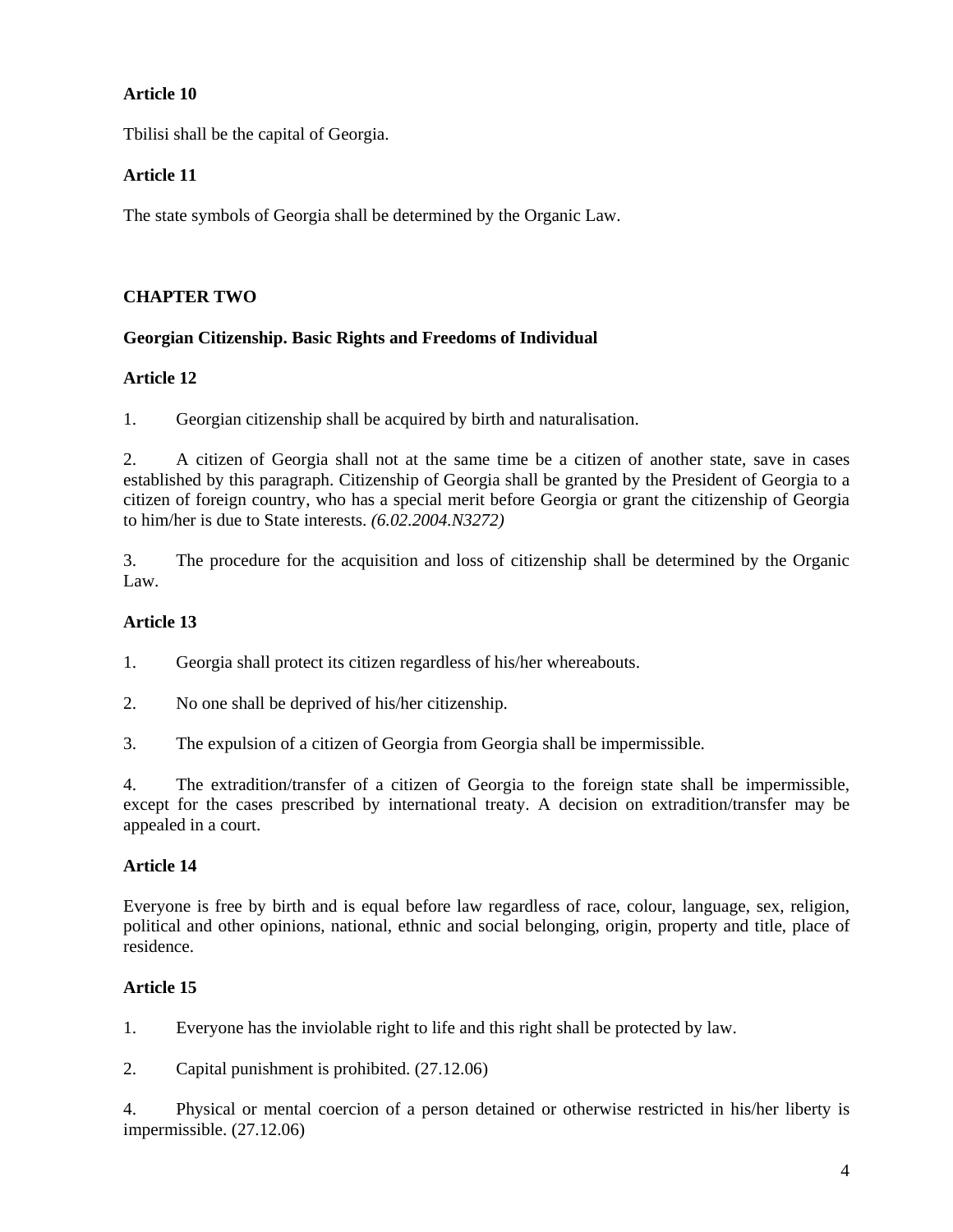Everyone has the right to free development of his/her personality.

## **Article 17**

1. Honour and dignity of an individual is inviolable.

2. Torture, inhuman, cruel treatment and punishment or treatment and punishment infringing upon honour and dignity shall be impermissible.

## **Article 18**

1. Liberty of an individual is inviolable.

2. Deprivation of liberty or other restriction of personal liberty without a court decision shall be impermissible.

3. An arrest of an individual shall be permissible by a specially authorised official in the cases determined by law. Everyone arrested or otherwise restricted in his/her liberty shall be brought before a competent court not later than 48 hours. If, within next 24 hours, the court fails to adjudicate upon the detention or another type of restriction of liberty, the individual shall immediately be released.

## 4. *Deleted* (27.12.06)

5. An arrested or detained person shall be informed about his/her rights and the grounds for restriction of his/her liberty upon his/her arrest or detention. The arrested or detained person may request for the assistance of a defender upon his/her arrest or detention, the request shall be met.

6. The term of arrest of a suspect in the commission of a crime shall not exceed 72 hours and the term of detention on remand of an accused shall not exceed 9 months.

7. The violation of the requirements of the present Article shall be punishable by law. A person arrested or detained illegally shall have the right to receive a compensation.

## **Article 19**

1. Everyone has the right to freedom of speech, thought, conscience, religion and belief.

2. The persecution of a person on the account of his/her speech, thought, religion or belief as well as the compulsion to express his/her opinion about them shall be impermissible.

3. The restriction of the freedoms enumerated in the present Article shall be impermissible unless their manifestation infringes upon the rights of others.

## **Article 20**

1. Everyone's private life, place of personal activity, personal records, correspondence, communication by telephone or other technical means, as well as messages received through technical means shall be inviolable. Restriction of the aforementioned rights shall be permissible by a court decision or also without such decision in the case of the urgent necessity provided for by law.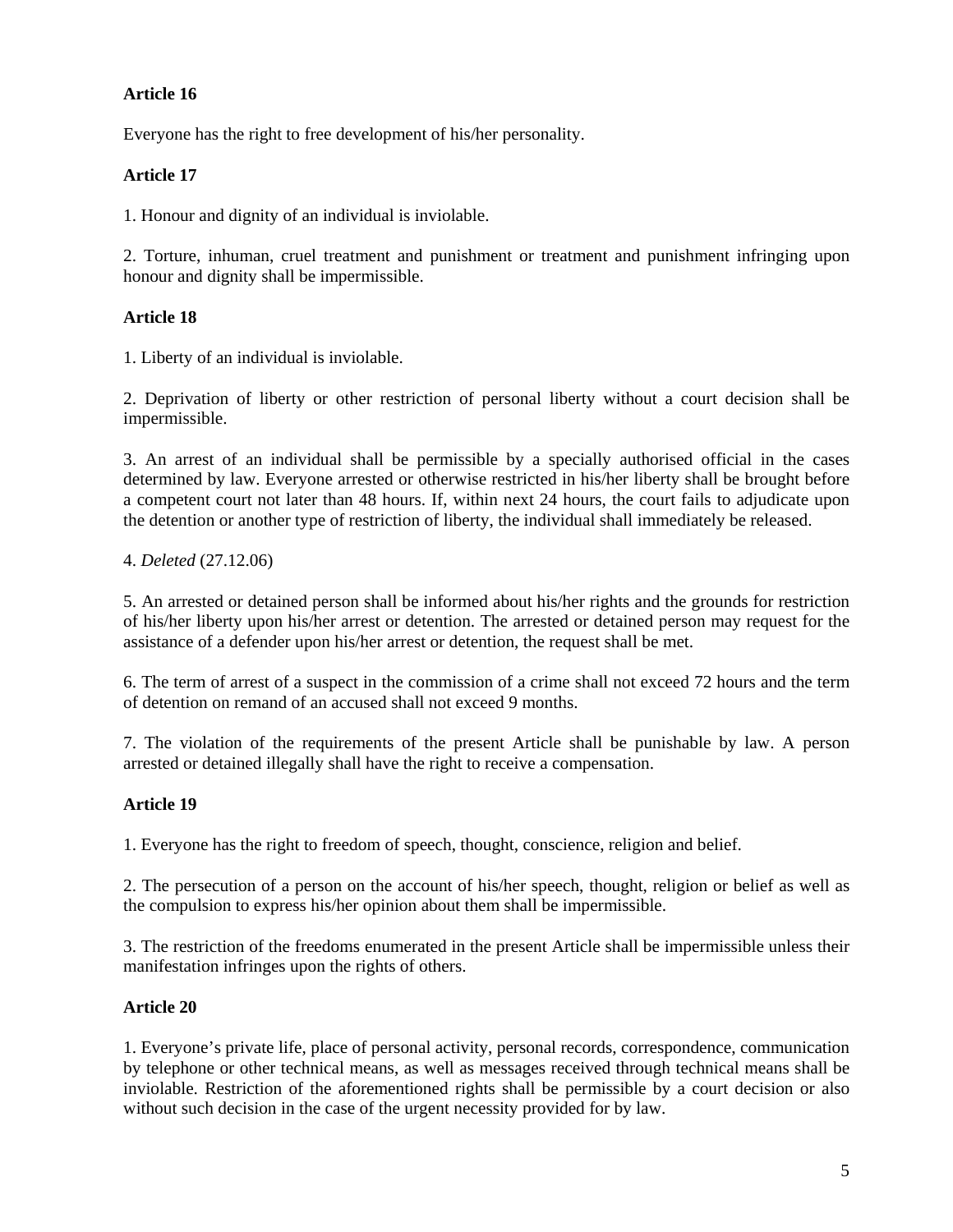2. No one shall have the right to enter the house and other possessions against the will of possessors, or conduct search unless there is a court decision or the urgent necessity provided for by law.

## **Article 21**

1. The property and the right to inherit shall be recognised and guaranteed. The abrogation of the universal right to property, of the right to acquire, alienate and inherit property shall be impermissible.

2. The restriction of the rights referred to in the first paragraph shall be permissible for the purpose of the pressing social need in the cases determined by law and in accordance with a procedure established by law.

3. Deprivation of property for the purpose of the pressing social need shall be permissible in the circumstances as expressly determined by law, under a court decision or in the case of the urgent necessity determined by the Organic Law and only with appropriate compensation.

## **Article 22**

1. Everyone legally within the territory of Georgia shall, within throughout the territory of the country, have the right to liberty of movement and freedom to choose his/her residence.

2. Everyone legally within the territory of Georgia shall be free to leave Georgia. A citizen of Georgia may freely enter Georgia.

3. These rights may be restricted only in accordance with law, in the interests of securing national security or public safety, protection of health, prevention of crime or administration of justice that is necessary for maintaining a democratic society.

## **Article 23**

1. The freedom of intellectual creation shall be guaranteed. The right to intellectual property shall be inviolable.

2. Interference in creative process, censorship in the field of creative activity shall be impermissible.

3. The seizure of creative work and prohibition of its dissemination shall be impermissible unless it infringes upon the legal rights of others.

## **Article 24**

1. Everyone has the right to freely receive and impart information, to express and impart his/her opinion orally, in writing or by in any other means.

2. Mass media shall be free. The censorship shall be impermissible.

3. Neither the state nor particular individuals shall have the right to monopolise mass media or means of dissemination of information.

4. The exercise of the rights enumerated in the first and second paragraphs of the present Article may be restricted by law on such conditions which are necessary in a democratic society in the interests of ensuring state security, territorial integrity or public safety, for preventing of crime, for the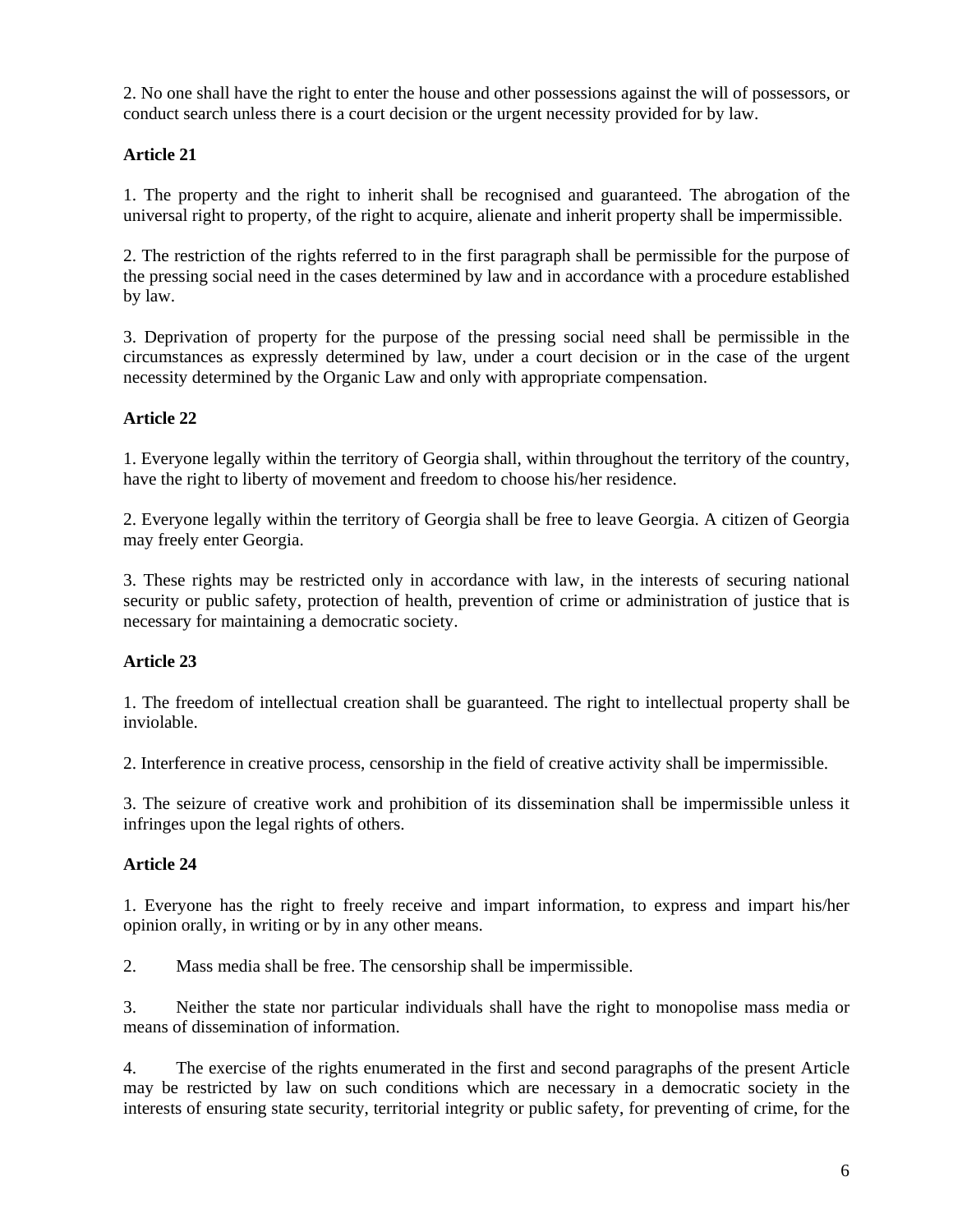protection of the rights and dignity of others, for prevention of the disclosure of information acknowledged as confidential or for ensuring the independence and impartiality of justice.

## **Article 25**

1. Everyone, except members of the armed forces and Ministry of Internal Affairs, has the right to public assembly without arms either indoors or outdoors without prior permission. *(23.12.2005, # 2494)*

2. The necessity of prior notification of the authorities may be established by law in the case where a public assembly or manifestation is held on a public thoroughfare.

3. Only the authorities shall have the right to brake up a public assembly or manifestation in case it assumes an illegal character.

## **Article 26**

1. Everyone shall have the right to form and to join public associations, including trade unions.

2. Citizens of Georgia shall have the right to form a political party or other political association and participate in its activity in accordance with the Organic Law.

3. The formation and activity of such public and political associations aiming at overthrowing or forcibly changing the constitutional structure of Georgia, infringing upon the independence and territorial integrity of the country or propagandising war or violence, provoking national, local, religious or social animosity, shall be impermissible.

4. The creation of armed formations by public and political associations shall be impermissible.

5. A person who is enrolled in the personnel of the armed forces or the forces of the bodies of internal affairs or a person having been designated as a judge or a prosecutor shall cease his/her membership of any political association. *(23.12.2005, # 2494)*

6. Suspension or prohibition of the activity of public or political associations shall be possible only under a court decision, in the cases determined by the Organic Law and in accordance with a procedure prescribed by law.

## **Article 27**

The state shall be entitled to impose restriction on the political activity of citizens of a foreign country and stateless persons.

## **Article 28**

1. Every citizen of Georgia who has attained the age of 18 shall have the right to participate in referendum or elections of state and self-government bodies. Free expression of the will of electors shall be guaranteed.

2. A citizen, who is recognised as legally incapable by a court or who is detained in a penitentiary institution following a conviction by a court, shall have no right to participate in elections and referendum.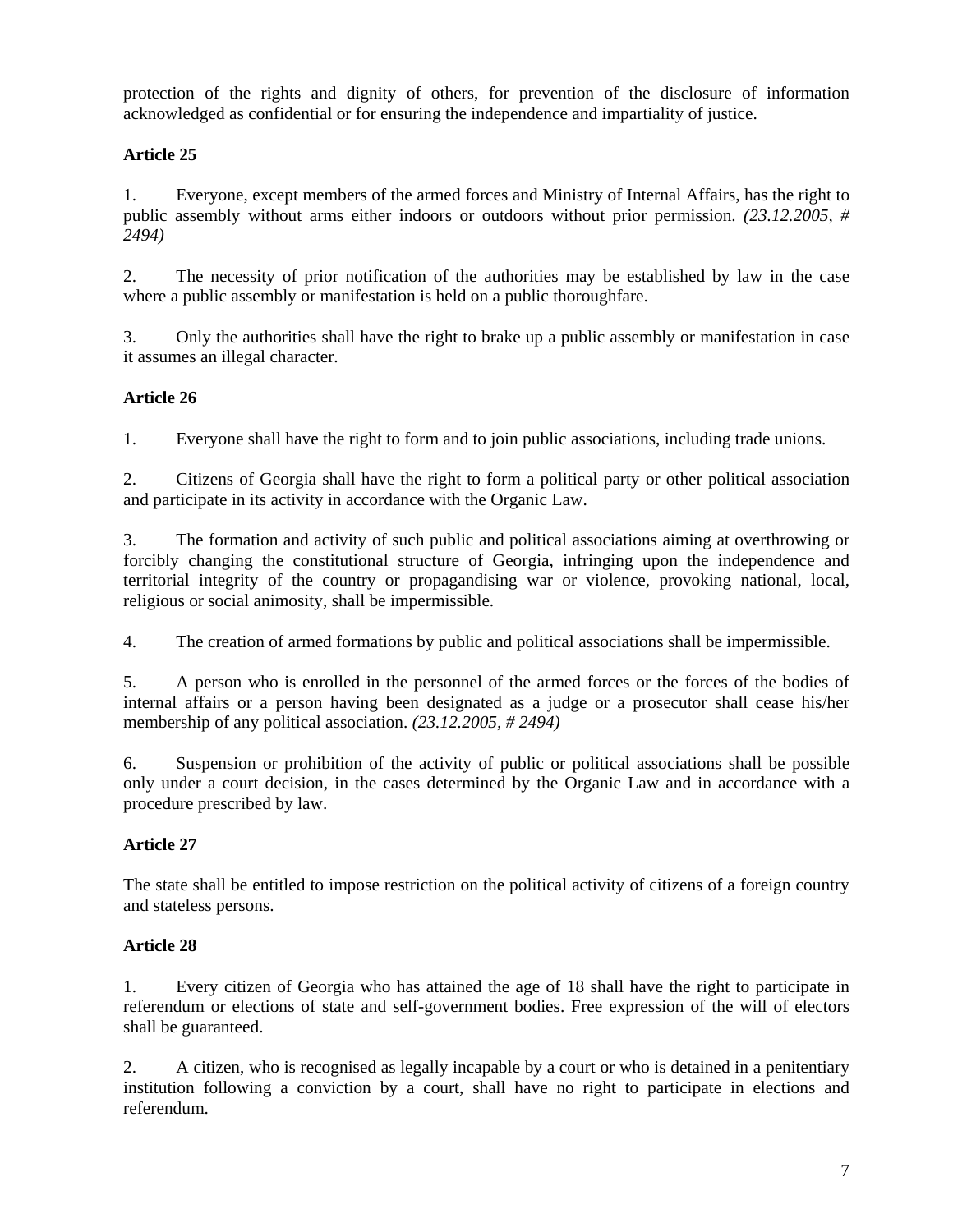1. Every citizen of Georgia shall have the right to hold any state position if he/she meets the requirements established by legislation.

2. The conditions of public office shall be determined by law.

### **Article 30**

1. Labour shall be free.

2. The state shall be bound to promote the development of free entrepreneurial activity and competition. Monopolistic activity shall be prohibited except for the cases permitted by law. The rights of consumers shall be protected by law.

3. On the basis of international agreements governing labour relations, the state shall protect the labour rights of the citizens of Georgia abroad.

4. The protection of labour rights, fair remuneration of labour and safe, healthy working conditions and the working conditions of minors and women shall be determined by law.

### **Article 31**

The state shall take care for the equal socio-economic development of the whole territory of the country. With the view of ensuring the socio-economic progress of the high mountain regions special privileges shall be determined by law.

### **Article 32**

The state shall promote the unemployed citizen of Georgia to be employed. The conditions of the provision of a minimum standard of living and the status of the unemployed shall be determined by law.

## **Article 33**

The right to strike shall be recognised. Procedure of exercising this right shall be determined by law. The law shall also establish the guarantees for the functioning of services of vital importance.

### **Article 34**

1. The state shall promote the development of culture, the unrestricted participation of citizens in cultural life, expression and enrichment of cultural originality, recognition of national and common values and deepening of international cultural relations.

2. Every citizen of Georgia shall be obliged to care for the protection and preservation of the cultural heritage. The state shall protect the cultural heritage by law.

## **Article 35**

1. Everyone shall have the right to receive education and the right to free choice of a form of education.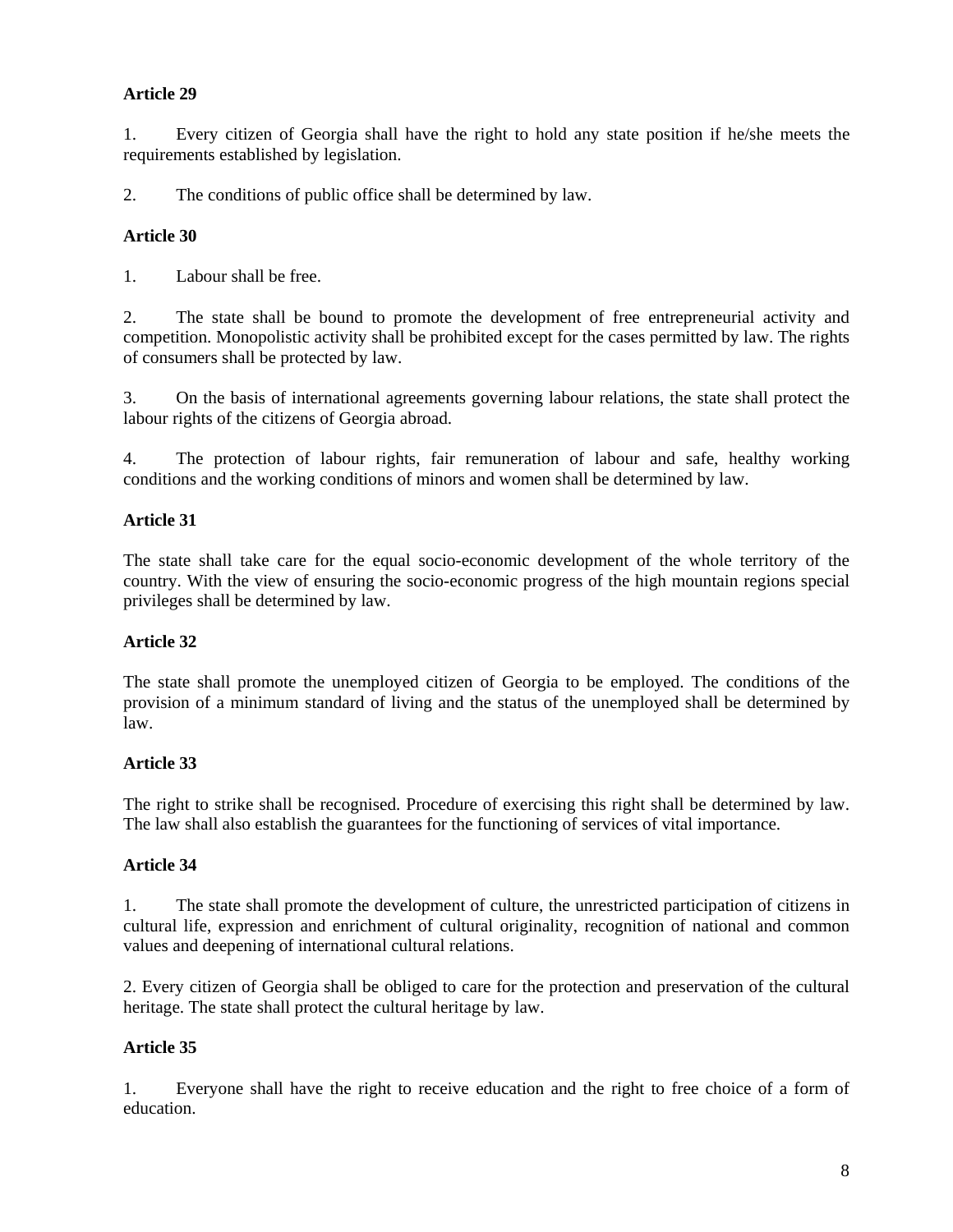2. The state shall ensure harmonization of the national educational system within the international educational space. (27.12.06)

3. Pre-school education shall be guaranteed by the State. Elementary and basic education shall be compulsory. The state shall fully finance basic education as prescribed by law. Citizens shall have the right to receive State-financed vocational and higher education as prescribed by law. (27.12.06)

4. The state shall support educational institutions in accordance with the procedure established by law.

### **Article 36**

1. Marriage shall be based upon equality of rights and free will of spouses.

2. The state shall promote the prosperity of the family.

3. The rights of the mother and the child shall be protected by law.

### **Article 37**

1. Everyone shall have the right to enjoy health insurance as a means of accessible medical aid. In the cases determined in accordance with a procedure prescribed by law, free medical aid shall be provided.

2. The state shall control all institutions of health protection and the production and trade of medicines.

3. Everyone shall have the right to live in healthy environment and enjoy natural and cultural surroundings. Everyone shall be obliged to care for natural and cultural environment.

4. With the view of ensuring safe environment, in accordance with ecological and economic interests of society, with due regard to the interests of the current and future generations the state shall guarantee the protection of environment and the rational use of nature.

5. A person shall have the right to receive a complete, objective and timely information as to a state of his/her working and living environment.

### **Article 38**

1. Citizens of Georgia shall be equal in social, economic, cultural and political life irrespective of their national, ethnic, religious or linguistic belonging. In accordance with universally recognised principles and rules of international law, they shall have the right to develop freely, without any discrimination and interference, their culture, to use their mother tongue in private and in public.

2. In accordance with universally recognised principles and rules of international law, the exercise of minority rights shall not oppose the sovereignty, state structure, territorial integrity and political independence of Georgia.

### **Article 39**

The Constitution of Georgia shall not deny other universally recognised rights, freedoms and guarantees of an individual and a citizen, which are not referred to herein but stem inherently from the principles of the Constitution.

#### **Article 40**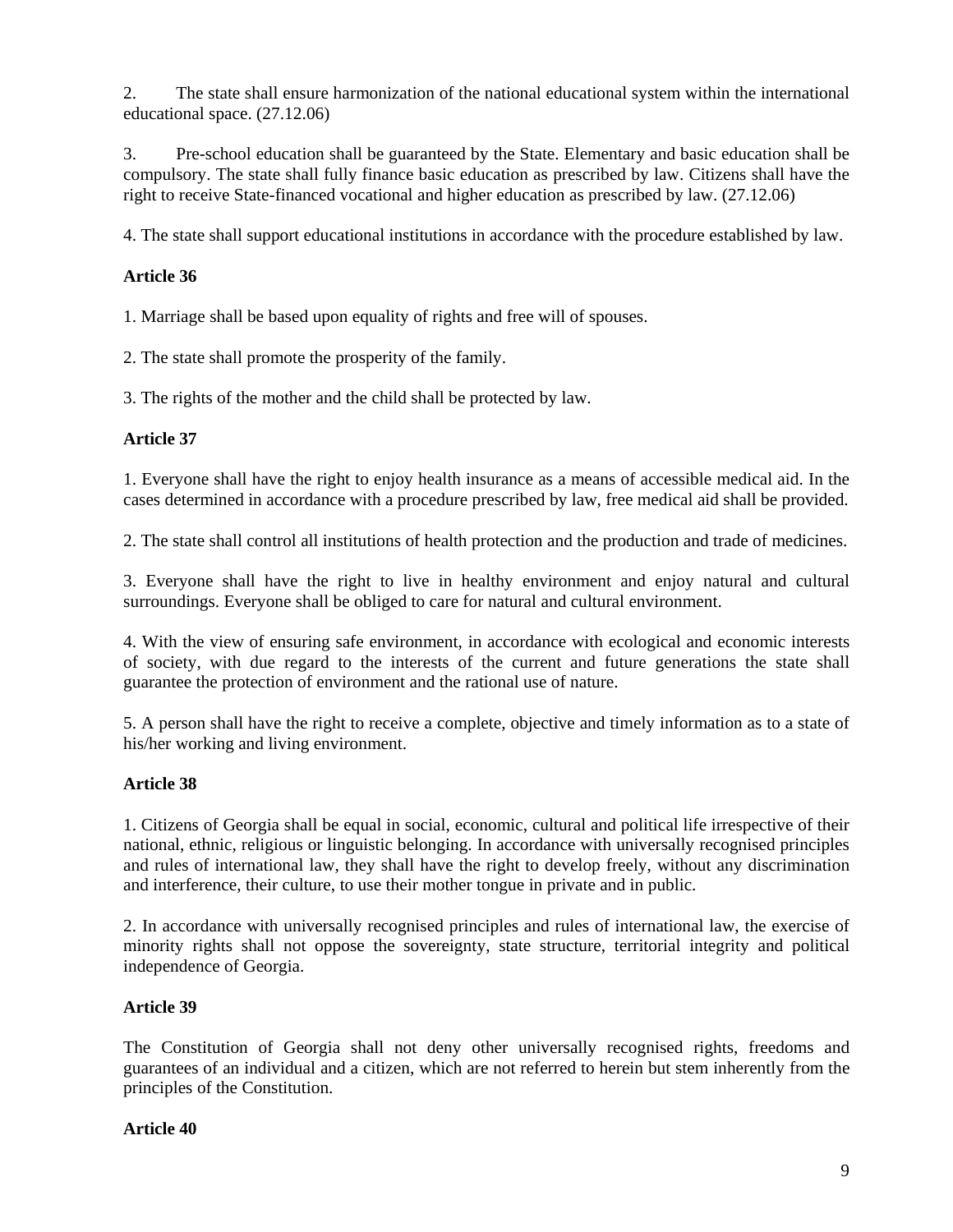1. An individual shall be presumed innocent until the commission of an offence by him/her is proved in accordance with the procedure prescribed by law and under a final judgment of conviction.

2. No one shall be obliged to prove his innocence. A burden of proof shall rest with the prosecutor.

3. A resolution on preceding a person as an accused, a bill of indictment and a judgment of conviction shall be based only on the evidence beyond a reasonable doubt. An accused shall be given the benefit of doubt in any event.

### **Article 41**

1. Every citizen of Georgia shall have the right to become acquainted, in accordance with a procedure prescribed by law, with the information about him/her stored in state institutions as well as official documents existing there unless they contain state, professional or commercial secret.

2. The information existing on official papers pertaining to individual's health, his/her finances or other private matters, shall not be accessible to any one without the consent of the individual in question except in the cases determined by law, when it is necessary for ensuring the state security or public safety, for the protection of health, rights and freedoms of others.

### **Article 42**

1. Everyone has the right to apply to a court for the protection of his/her rights and freedoms.

2. Everyone shall be tried only by a court under jurisdiction of which his/her case is.

- 3. The right to defence shall be guaranteed.
- 4. No one shall be convicted twice for the same crime.

5. No one shall be held responsible on account of an action, which did not constitute a criminal offence at the time it was committed. The law that neither mitigate nor abrogate responsibility shall have no retroactive force.

6. The accused shall have the right to request summonsing and interrogation of his/her witnesses under the same conditions as witnesses of the prosecution.

7. Evidence obtained in contravention of law shall have no legal force.

8. No one shall be obliged to testify against himself/herself or those relatives whose circle shall be determined by law.

9. Everyone having sustained illegally a damage by the state, self-government bodies and officials shall be guaranteed to receive complete compensation from state funds through the court proceedings.

### **Article 43**

1. The protection of human rights and fundamental freedoms within the territory of Georgia shall be supervised by the Public Defender of Georgia who shall be elected for a term of five years by the majority of the total number of the members of the Parliament of Georgia.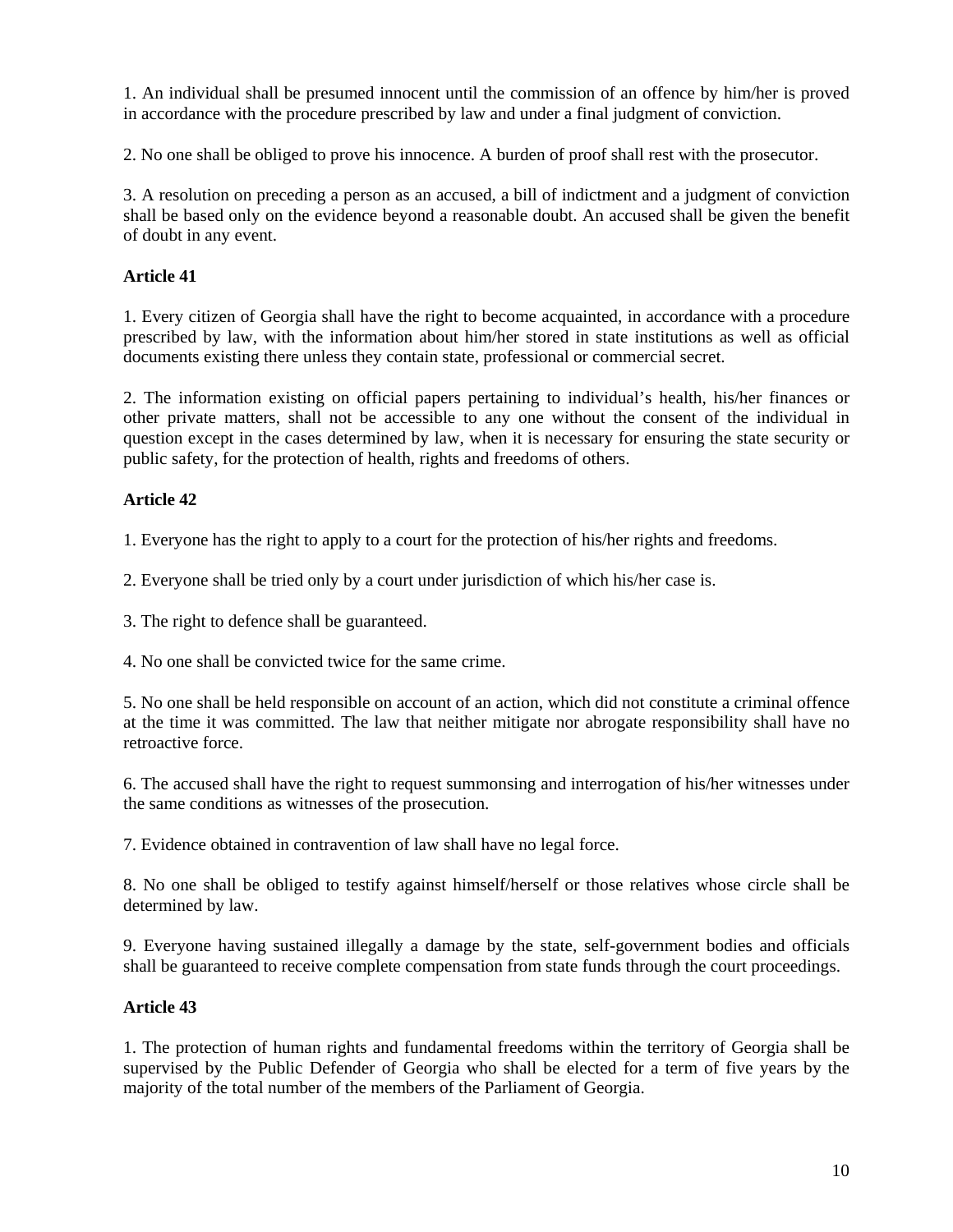2. The Public Defender shall be authorised to reveal facts of the violation of human rights and freedoms and to report on them to corresponding bodies and officials. The creation of impediments to the activity of the Public Defender shall be punishable by law.

3. The authority of the Public Defender shall be determined by the Organic Law.

### **Article 44**

1. Everyone residing in Georgia shall be obliged to observe the requirements of the Constitution and legislation of Georgia.

2. The exercise of the rights and freedoms of an individual shall not infringe upon the rights and freedoms of others.

### **Article 45**

The basic rights and freedoms enshrined in the Constitution with due regard to their contents shall apply to legal entities as well.

### **Article 46**

1. In case of a state emergency or martial law, the President of Georgia shall be authorised to restrict the rights and freedoms enumerated in Articles 18, 20, 21, 22, 24, 25, 30, 33 and 41 of the Constitution either throughout the whole country or a certain part thereof. The President shall be obliged to submit the decision to the Parliament for approval within 48 hours.

2. In case of introduction of a state of emergency or martial law throughout the whole territory of the state, elections of the President of Georgia, the Parliament of Georgia or other representative bodies of Georgia shall be held upon the cancellation of the state. In case of introduction of a state of emergency in a certain part of the state the Parliament of Georgia shall adopt a decision on holding the elections throughout the other territories of the state. *(6.02.2004.N3272)* 

## **Article 47**

1. Foreign citizens and stateless persons residing in Georgia shall have the rights and obligations equal to the rights and obligations of citizens of Georgia with exceptions envisaged by the Constitution and law.

2. In accordance with universally recognised rules of international law, the procedure established by law, Georgia shall grant asylum to foreign citizens and stateless persons.

3. It shall be inadmissible to extradite/transfer an individual seeking a shelter, being persecuted for political creed or prosecuted for an action not regarded as a crime under the legislation of Georgia.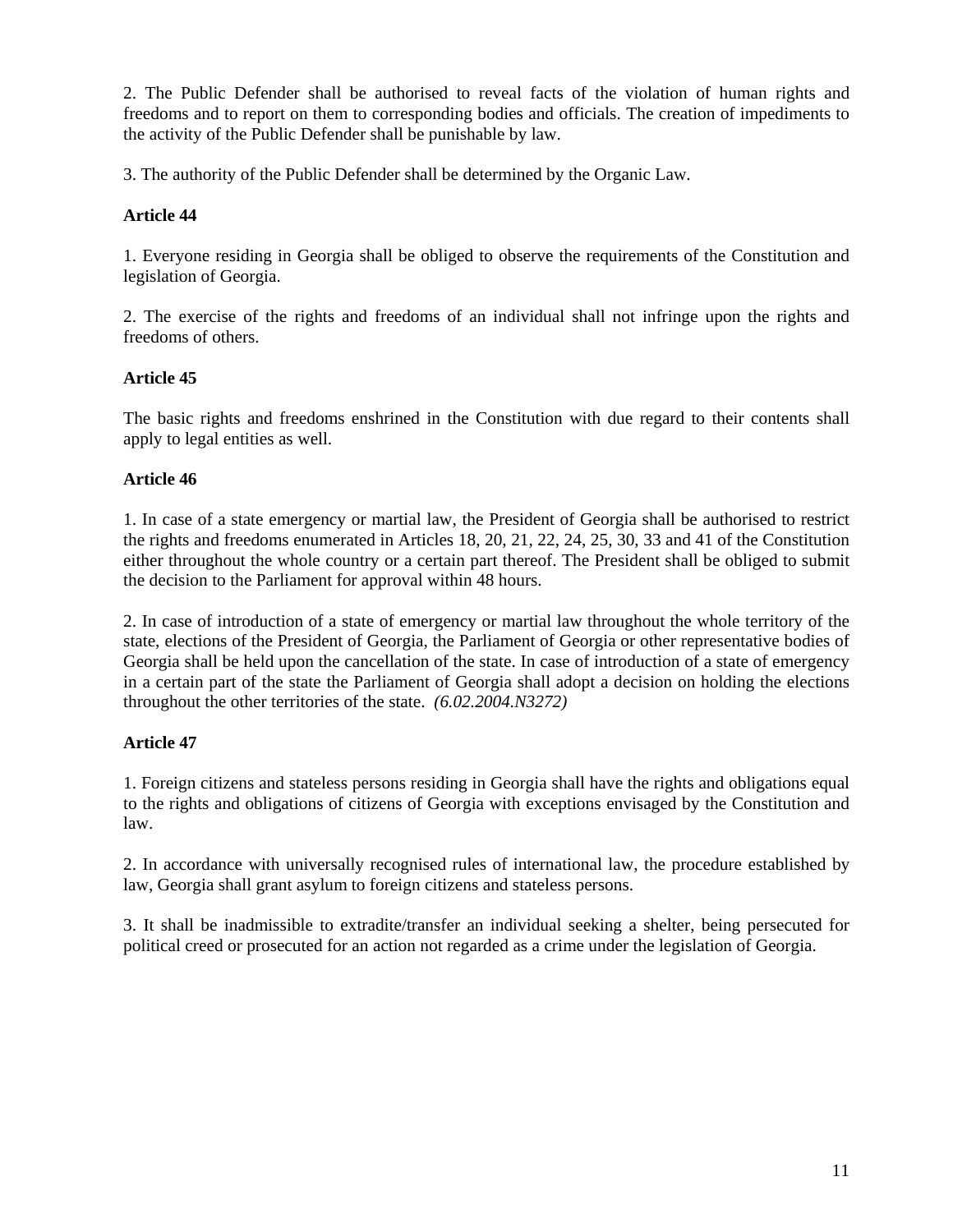### **CHAPTER THREE**

### **The Parliament of Georgia**

### **Article 48**

The Parliament of Georgia shall be the supreme representative body of the country, which shall exercise legislative power, determine the principle directions of domestic and foreign policy, exercise control over the activity of the Government within the framework determined by the Constitution and discharge other powers.

### **Article 49**

1. The Parliament of Georgia shall consist of 100 members of the Parliament elected by a proportional system and 50 members of Parliament elected by a majority system for a term of four years on the basis of universal, equal and direct suffrage by secret ballot. *(23.02.2005 #1010)*

2. A citizen, who has attained the age of 25, having the right to vote, may be elected a member of the Parliament.

3. The internal structure of the Parliament and procedure of its activity shall be determined by the Regulations of the Parliament.

4. The current expenditure for the Parliament of Georgia in the State Budget comparatively to the amount of budgetary means of the previous year may be reduced only by the prior consent of the Parliament. The Parliament shall adopt a decision itself on the distribution of the budgetary means of the Parliament in the State Budget*. (6.02.2004.N3272)* 

### **Article 50**

1. A political association of citizens registered in accordance with a procedure determined by law, the initiative of which is confirmed by the signatures of not less than 50,000 electors or which has a representative in the Parliament at the time elections are scheduled, shall have the right to stand for the elections, whereas the elections by the majority system, an individual, whose nomination is confirmed by at least 1,000 signatures or an individual who was a member of the Parliament as a result of the previous elections shall have the right to stand for the elections.

2. The mandates of the members of the Parliament shall be distributed only among those political associations and electoral blocks, which obtained at least seven per cent of the votes of the electors, participated in the elections held under the proportional system. *(20.07.1999, # 2221)* 

 $2^{1}$ . . Regular parliamentary elections shall be held in October of the year when the Parliament's term of office expires. The President of Georgia shall fix the date of elections within not later than 60 days before the elections. (27.12.06)

3. If the date of holding the elections coincides with a state of emergency or martial law, the elections shall be held not later than 60 days after the state has been lifted. The President of Georgia shall fix the date of elections upon lifting of the state of emergency or martial law. In case of dissolution of the Parliament, extraordinary elections shall be held on the 60<sup>th</sup> day after enforcement of the order on the dissolution of the Parliament, the date of which shall be fixed by the President of Georgia upon enforcement of the order on the dissolution of the Parliament. (27.12.06)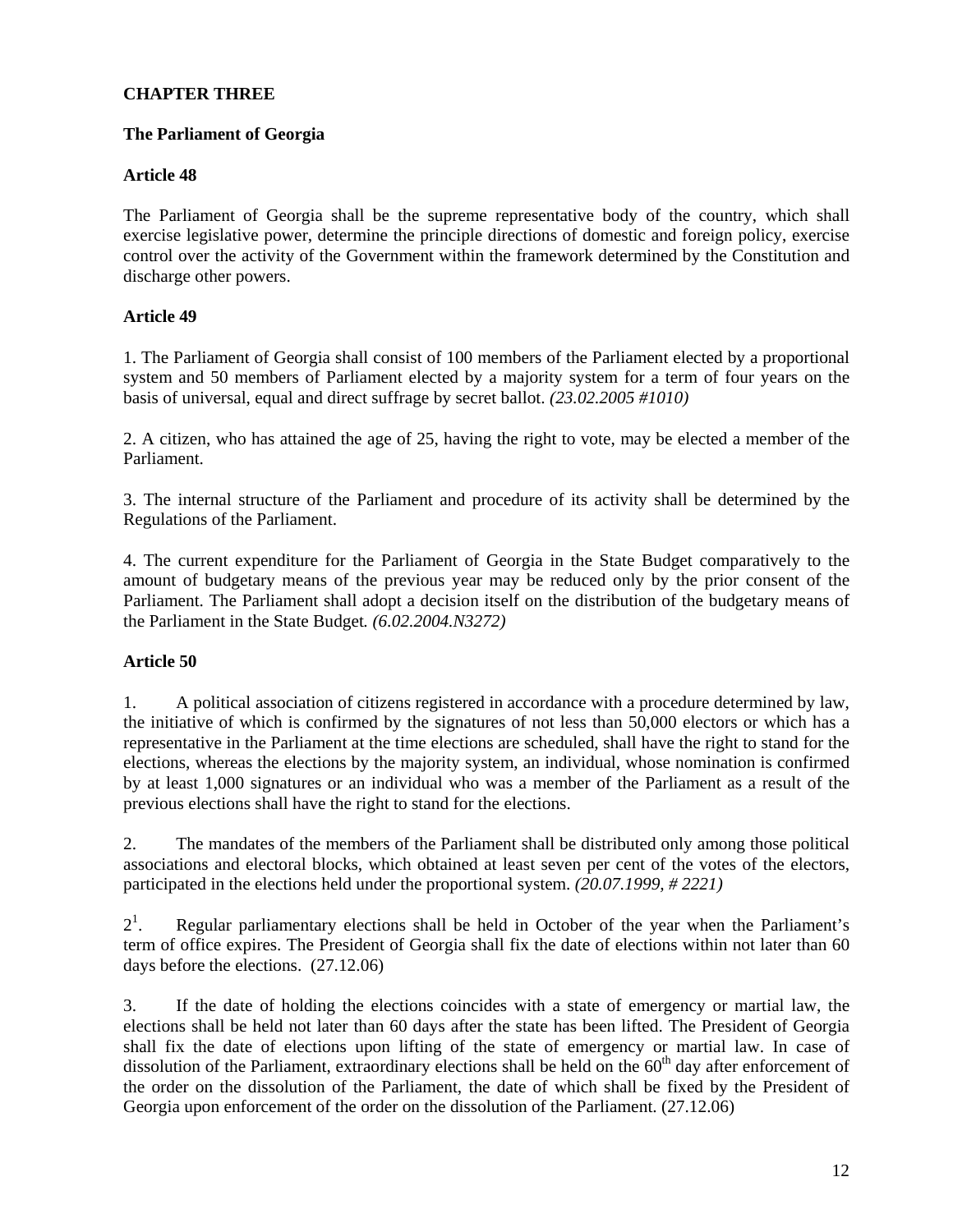$3^1$ . . The Parliament shall terminate the activity upon the enforcement of the order of the President on the dissolution of the Parliament. From the enforcement of the order of the President on the dissolution of the Parliament to the first convocation of the newly elected Parliament the dissolved Parliament shall assemble only in case of declaration of a state of emergency or martial law by the President to decide on the issues of prolongation or/and approval a state of emergency or martial law. In case the Parliament is not assembled within 5 days or does not approve (prolong) the order of the President on the declaration (prolongation) of a state of emergency, the announced state of emergency shall be cancelled. In case the Parliament does not approve the order of the President on the declaration (prolongation) of a state of martial law within 48 hours, the state of martial law shall be cancelled. Convocation of the Parliament shall not result in restoration of the offices and salaries of the members of the Parliament. The Parliament shall terminate an activity upon the adoption of a decision on the above mentioned issues. *(6.02.2004.N3272)*

4. The authority of the Parliament shall be terminated upon the first convocation of the newly elected Parliament.

5. The election procedure of a member of the Parliament as well as inadmissibility to stand for the elections shall be determined by the Constitution and the Organic Law.

### **Article 51**

The first sitting of the newly elected Parliament of Georgia shall be held within 20 days after the elections. The day of the first sitting shall be scheduled by the President of Georgia. The Parliament shall begin its work if the authority of not less than two thirds of the members of the Parliament is confirmed.

## **Article 51<sup>1</sup>**

The Parliament shall be dissolved by the President only in cases determined by the Constitution, save for:

- a. within six months from the holding of the elections of the Parliament;
- b. discharging of an authority determined by Article 63 of the Constitution by the Parliament;
- c. in time of a state of emergency or martial law;
- d. within the last 6 months of the term of office of the President of Georgia.

*(6.02.2004.N3272)*

### **Article 52**

1. A member of the Parliament of Georgia shall be a representative of the whole Georgia. He/she shall enjoy a free mandate and his/her recall shall be impermissible.

2. Arrest or detention of a member of the Parliament, the search of his/her apartment, car, workplace or his/her person shall be permissible only by the consent of the Parliament, except in the cases when he/she is caught *flagrante delicto* which shall immediately be notified to the Parliament. Unless the Parliament gives the consent, the arrested or detained member of the Parliament shall immediately be released. *(23.04.2004, #6)*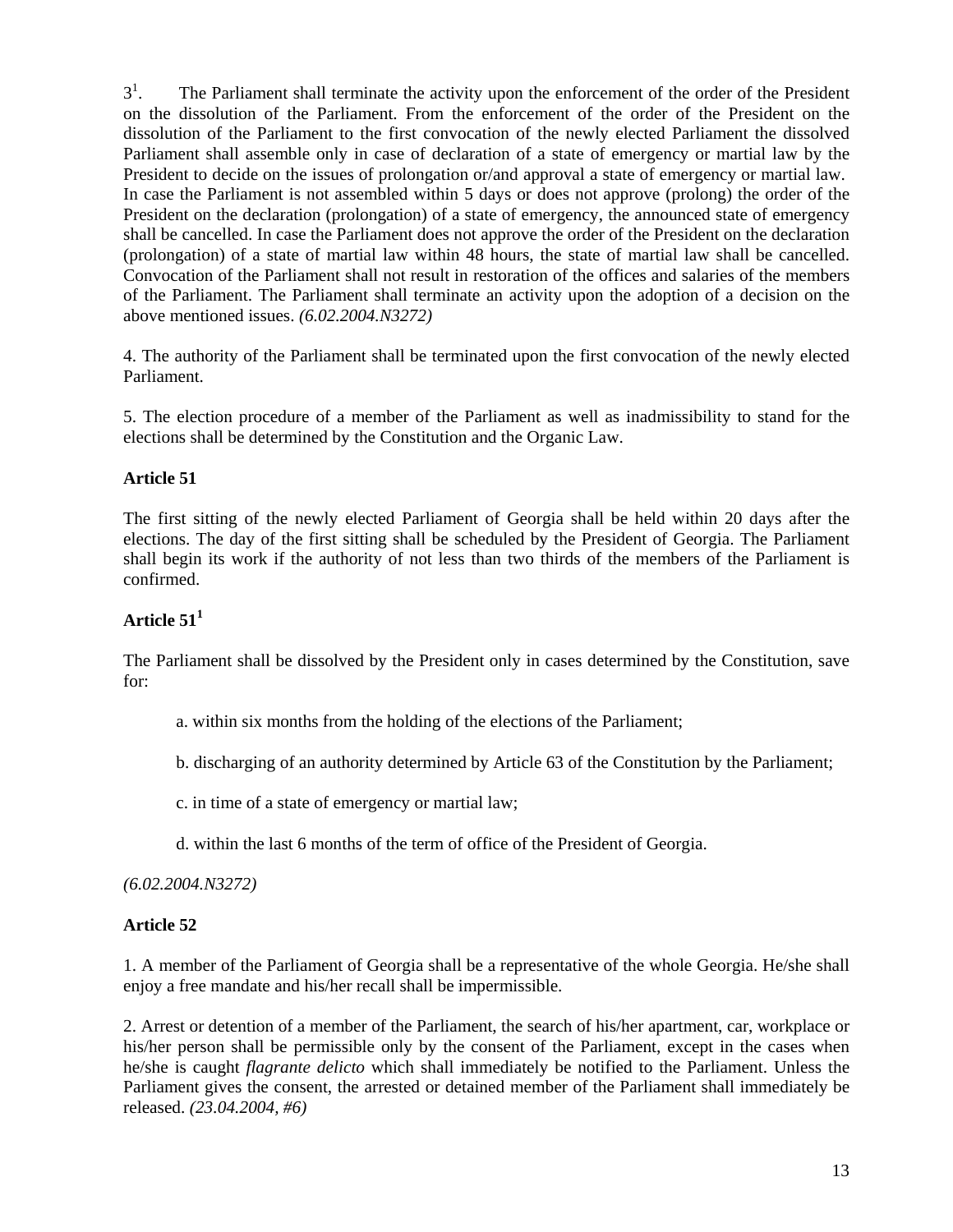3. A member of the Parliament shall have the right not to testify on the fact disclosed to him/her as to a member of the Parliament. Seizure of written materials connected with this matter shall be impermissible. The right shall also be reserved to a member of the Parliament after the termination of his/her office.

4. A member of the Parliament shall not be proceeded on the account of the ideas and opinions expressed by him/her in and outside the Parliament while performing his/her duties.

5. The conditions of unimpeded exercise of the authority by a member of the Parliament shall be guaranteed. On the basis of the application of a member of the Parliament the state bodies shall ensure his/her personal security.

6. The creation of impediments to the discharge of the duties by a member of the Parliament shall be punishable by law.

### **Article 53**

1. A member of the Parliament shall not be entitled to hold any position in public office or engage in an entrepreneurial activity. The conflict of interests shall be determined by law.

2. In case of a violation of the requirements set out in the preceding paragraph, the office of a member of the Parliament shall be terminated.

3. A member of the Parliament shall receive remuneration as determined by law.

#### **Article 54**

1. The Parliament shall decide about the issue of the recognition or pre-term termination of the office of a member of the Parliament. The decision of the Parliament may be appealed to the Constitutional Court.

2. The office of a member of the Parliament shall be pre-term terminated in the following cases:

a. resignation from office by a personal application;

b. a final judgment of conviction is rendered by a court against him/her;

c. recognition by a court as legally incapable, missing or dead;

d. occupation of a position or engagement in an activity incompatible with the status of a member of the Parliament;

e. loss of Georgian citizenship;

f. failure to participate in the work of the Parliament for a period of four months without a good reason;

g. death.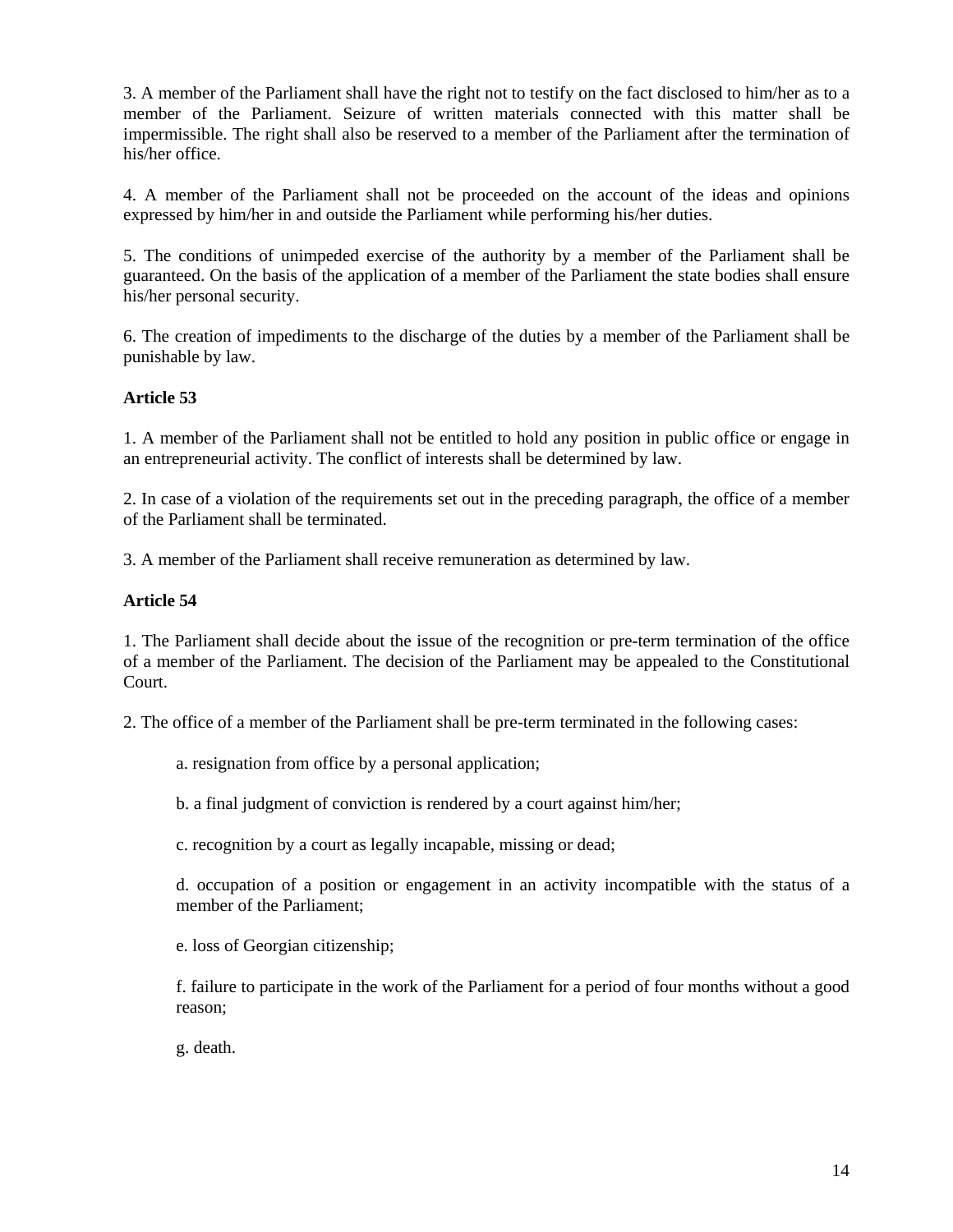1. The Parliament of Georgia for the term of its authority, in accordance with a procedure established by the Regulations of the Parliament shall elect the President and the Vice-Presidents of the Parliament by a secret ballot, *inter alia*, one from the members of the Parliament elected respectively in Abkhazia and the Autonomous Republic of Ajara upon the submission of the latter. *(the change is added by the Constitutional Law of Georgia of 20 April 2000)*

2. The President of the Parliament shall lead the work of the Parliament, ensure free expression of opinions, sign acts adopted by the Parliament, perform other authorities provided for by the Regulations of the Parliament.

3. A Vice-President shall perform the responsibilities of the President under the instructions of the latter, in case of inability of the President to discharge his/her authority or his/her dismissal.

4. The President of the Parliament shall exercise all administrative functions in the House of the Parliament in accordance with a procedure provided for by the Regulations of the Parliament.

### **Article 56**

1. With the view of the preliminary preparation of the legislative issues, facilitating the implementation of decisions, controlling the activities of the bodies accountable before the Parliament and the Government Committees shall be set up in the Parliament for the term of its authority.

2. In the cases defined in the Constitution and the Regulations of the Parliament as well as at the request of not less than one fourth of the deputies, investigative or other temporary commissions shall be set up in the Parliament. The representation of the parliamentary majority in such a commission shall not exceed half of the total number of the commission members.

3. At the request of the investigative commission, appearance before its sitting and submission of the documents necessary for examination of the issue shall be obligatory.

### **Article 57**

1. With the view of organising the work of the Parliament, a Bureau of the Parliament shall be set up. It shall consist of the President of the Parliament of Georgia, the Vice-Presidents, Presidents of the Parliamentary Committees and Parliamentary Factions.

2. The issues concerning the appointment of the officials as defined by the Constitution shall be discussed by the Bureau upon the basis of the conclusion of the respective Committees and in accordance with a procedure provided for by the Regulations. The conclusion shall be submitted to the President and the Parliament. The Bureau shall adopt decisions on the issues relating to the organisation of the work of the Parliament.

### **Article 58**

1. The members of the Parliament shall be entitled to unite in a Parliamentary Faction. The number of the members of the Parliamentary Faction shall be not less than seven. *(23.02.2005 #1010)*

2. The formation and functioning procedure of a faction and its authority shall be determined by law and the Regulations of the Parliament.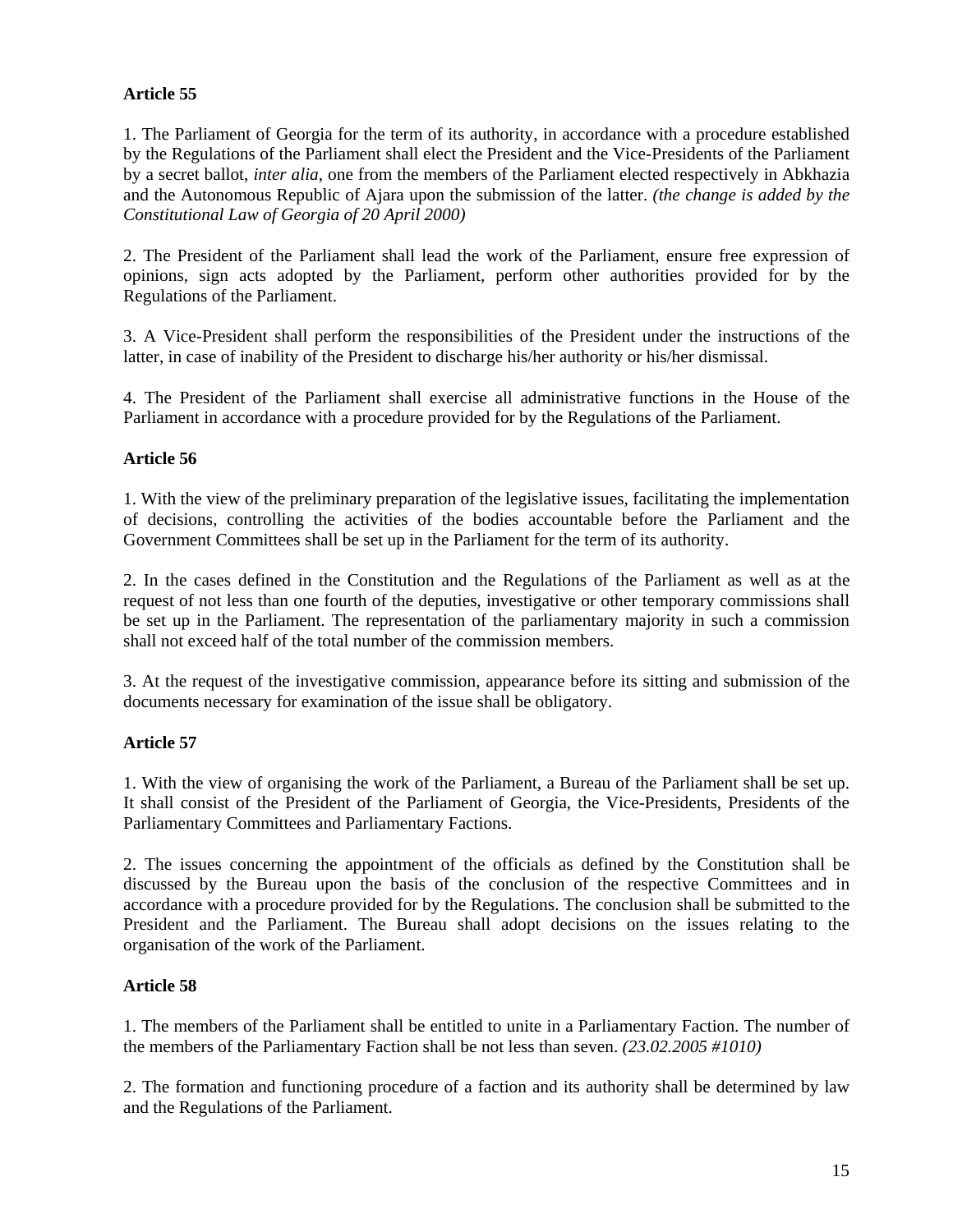1. A member of the Parliament shall be entitled to apply with a question to the bodies accountable to the Parliament, a member of the Government, the mayor of the city, the heads of executive bodies of the territorial units of any level, state institutions and to receive answers from them.

2. A group of at least ten members of the Parliament or a Parliamentary Faction shall be entitled to apply with a question to any body accountable to the Parliament, the Government, a particular member of the Government the latter being obliged to answer the raised questions at a sitting of the Parliament. The answer may become a matter of discussion of the Parliament.

3. The Parliament shall be authorised to raise a question of official liability of a particular member of the Government before the Prime Minister. In case the Prime Minister does not dismiss a member of the Government, he/she shall submit his/her motivated decision to the Parliament within two weeks. *(6.02.2004.N3272)*

### **Article 60**

1. Sittings of the Parliament shall be public. Under the decision of the majority of the members of the Parliament present, the Parliament shall be entitled to declare a sitting or a part thereof closed while discussing a particular issue.

2. A member of the Government, an official elected, appointed or approved by the Parliament, shall be entitled and in case of request shall be obliged to attend the sittings of the Parliament, its Committee or Commission, to answer the raised questions at a sitting and submit an account of an activity. At a request such an official shall be heard by the Parliament, Committee or Commission. *(6.02.2004.N3272)* 

3. Voting shall always be by open or individual except for the cases defined in the Constitution or law.

4. The minutes of the Parliament, except for secret matters, shall be published in the official gazette of the Parliament.

## **Article 61**

1. The Parliament of Georgia shall assemble *ex officio* for a regular session twice a year. The autumn session shall open on the first Tuesday of September and close on the third Friday of December. The spring session shall open on the first Tuesday of February and close on the last Friday of June.

2. The President of Georgia at the request of the President of the Parliament, not less than one fourth of the members of the Parliament or on his/her own initiative during the period between regular sessions shall convene an special session of the Parliament and in the duration of a regular session – a special sitting. If within 48 hours after such a written submission was made, the President fails to issue the act of convocation, the Parliament shall be obliged to start its work within the following 48 hours in accordance with its Regulations.

3. Special sitting of the Parliament shall follow a specific agenda and it shall close upon the exhaustion of the agenda.

4. From the declaration of a state of emergency or martial law by the President, the Parliament shall assemble within 48 hours. The Parliament shall work until the end of the state.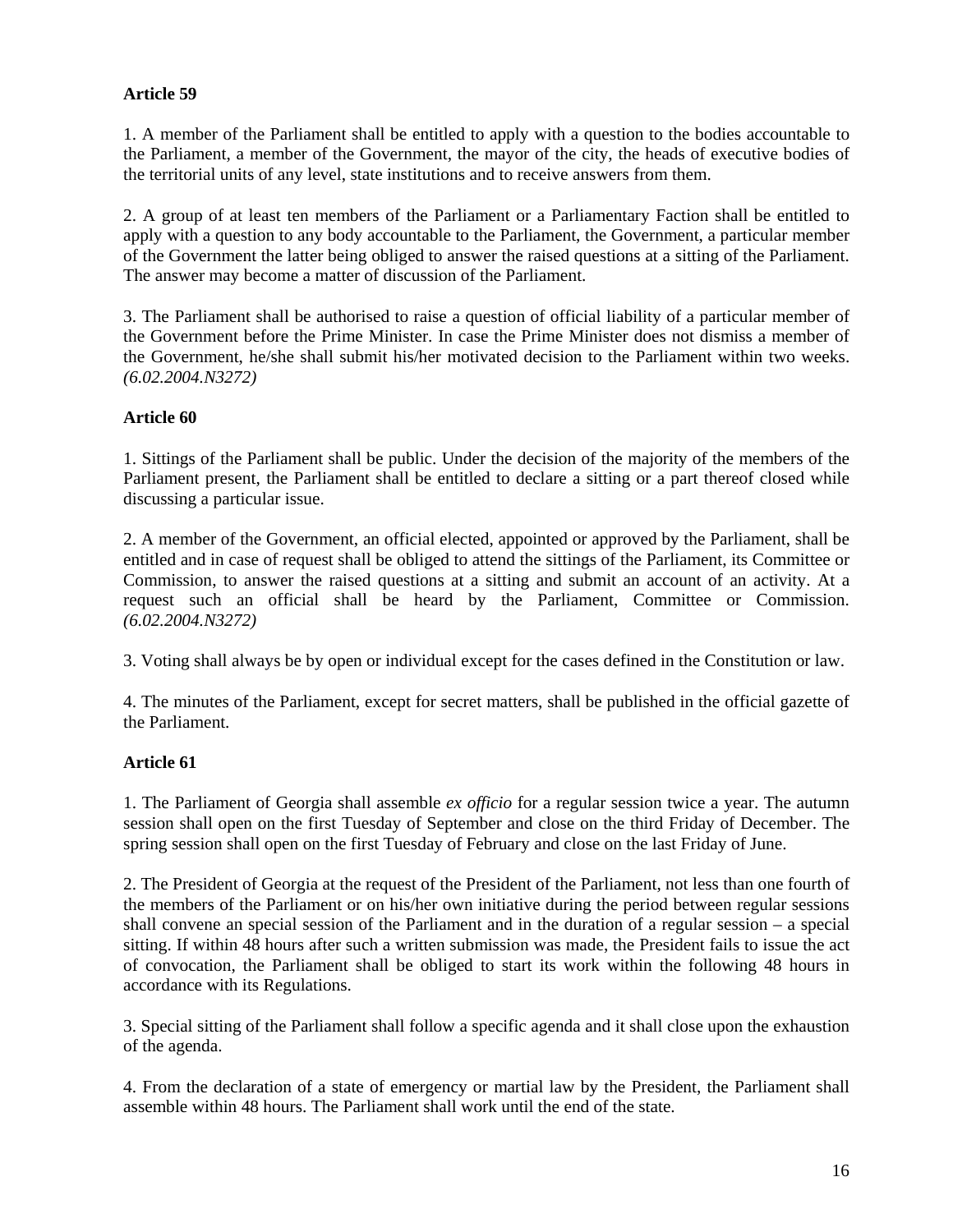Decision of the Parliament on the issues of war and peace, state of emergency or martial law and issues determined by Article 46 of the Constitution shall be adopted by the majority of the total number of the members of the Parliament.

### **Article 63**

1. Under the circumstances defined in the second paragraph of Article 75, not less than one third of the total number of the members of the Parliament shall be entitled to raise the question of the dismissal of the President of Georgia in accordance with impeachment procedure. The case shall be submitted to the Supreme Court or Constitutional Court for a conclusion.

2. If, by its conclusion, the Supreme Court confirmed *corpus delicti* in the act of the President or the Constitutional Court confirmed the violation of the Constitution, after having discussed the conclusion the Parliament shall adopt a decision by the majority of votes of the total number of the members of the Parliament on putting the issue of impeachment of the President to the vote.

3. The President shall be deemed to be dismissed from the office in accordance with impeachment procedure, if not less than two thirds of the total number of the members of the Parliament supported the decision.

4. The issue shall be deemed stricken off if the Parliament fails to adopt the decision within a term of 30 days. Bringing of the same charge against the President shall be impermissible during the following one year.

5. Discussion of the charge brought against the President and the adoption of the decision in the Parliament shall be impermissible during war, a state of emergency or martial law.

#### **Article 64**

1. In case of the violation of the Constitution, commission of high treason and other criminal offences, not less than one third of the total number of the members of the Parliament shall be entitled to raise the question about the dismissal in accordance with impeachment procedure of the President of the Supreme Court, members of the Government, the Prosecutor General, the President of the Chamber of Control and members of the Council of National Bank.

2. After having received the conclusion in accordance with a procedure envisaged in the second paragraph of Article 63, the Parliament shall be authorised to dismiss the officials listed in the first paragraph of the present Article by the majority of the total number of the members of the Parliament. The requirements of the fourth paragraph of Article 63 shall apply to such cases as well.

### **Article 65**

1. The Parliament of Georgia by the majority of the total number of the members of the Parliament shall ratify, denounce and annul the international treaties and agreements.

2. Apart from the international treaties and agreements providing for ratification, it shall also be obligatory to ratify an international treaty and agreement which:

a. provides for accession of Georgia to an international organisation or intergovernmental union;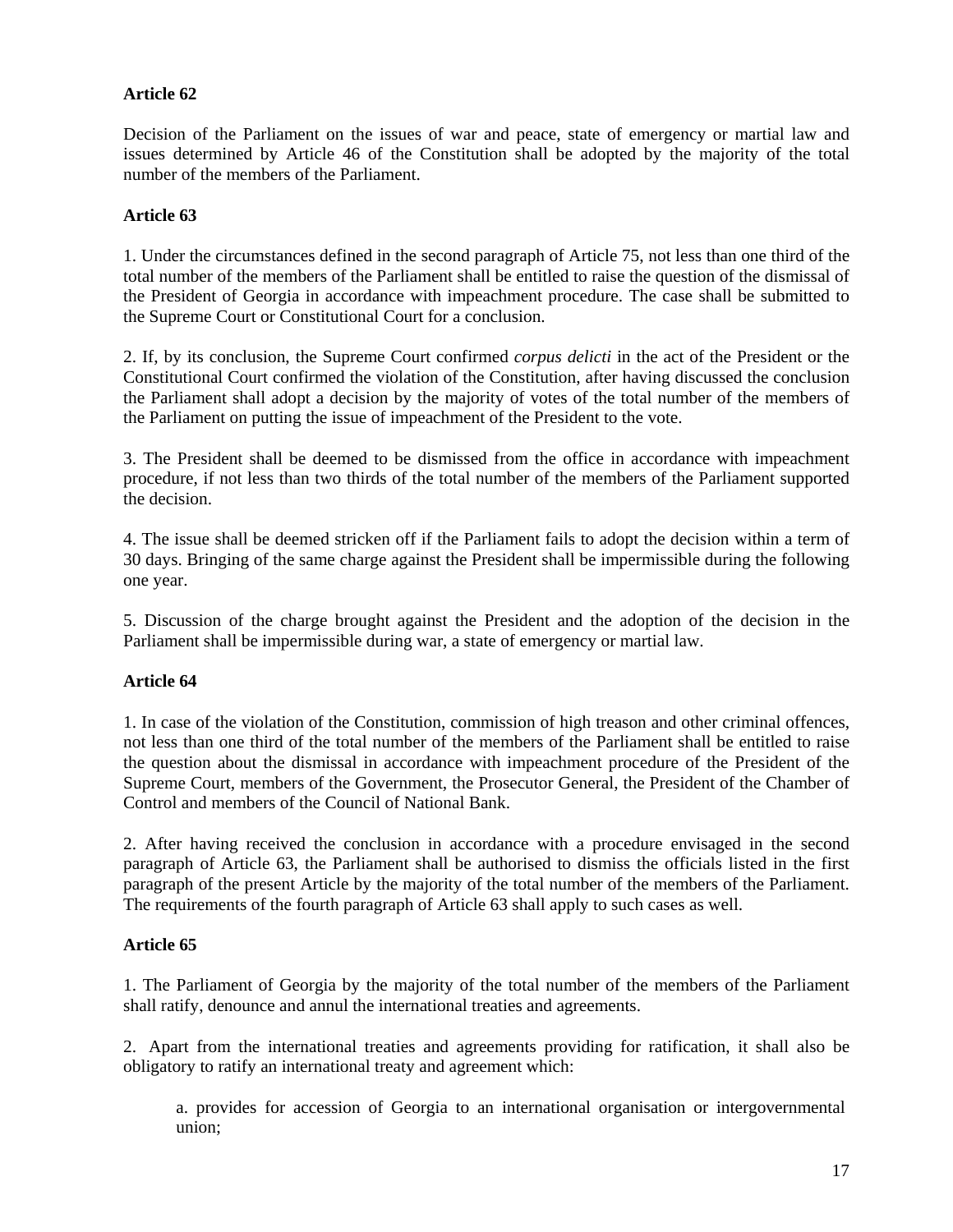b. is of a military character;

c. pertains to the territorial integrity of the state or change of the state frontiers;

d. is related to borrowing or lending loans by the state;

e. requires a change of domestic legislation, adoption of necessary laws and acts with force of law with the view of honouring the undertaken international obligations.

3. The Parliament shall be notified about the conclusion of other international treaties and agreements.

4. In case of lodging a constitutional claim or a submission with the Constitutional Court, ratification of the respective international treaty or agreement shall be impermissible before adjudication by the Constitutional Court.

### **Article 66**

1. A draft law or a draft resolution shall be deemed to be adopted if it is supported by the majority of the members of the Parliament present, but not be less than one third of the total number of the members of Parliament unless the Constitution determines another procedure for the adoption of the draft law or draft resolution.

1<sup>1</sup>. A Constitutional Agreement shall be deemed approved if it is supported by not less than three-fifth of the total number of the members of the Parliament. *(30.03.2001, #826)*

2. A draft Organic Law shall be deemed adopted if it is supported by more than half of the number of the members of the Parliament on the current nominal list.

3. The consent of the Parliament shall be adopted in the form of a resolution unless another procedure is defined by the Constitution.

4. The procedure for the adoption of other decisions shall be defined by the Regulations of the Parliament.

### **Article 67**

1. The President of Georgia only in the exclusive cases, the Government, a member of the Parliament, a Parliamentary Faction, a Parliamentary Committee, the higher representative bodies of the Autonomous Republic of Abkhazia, the Autonomous Republic of Ajara, not less than 30,000 electors shall have the right to legislative initiative.

2. At the request of the President of Georgia, the Parliament shall give the priority to the discussion of a draft law submitted by the former.

3. In case the Government does not submit the remarks with regard to a draft law considering in the Parliament within a term provided for by law, the draft law shall be deemed approved.

*(6.02.2004.N3272)*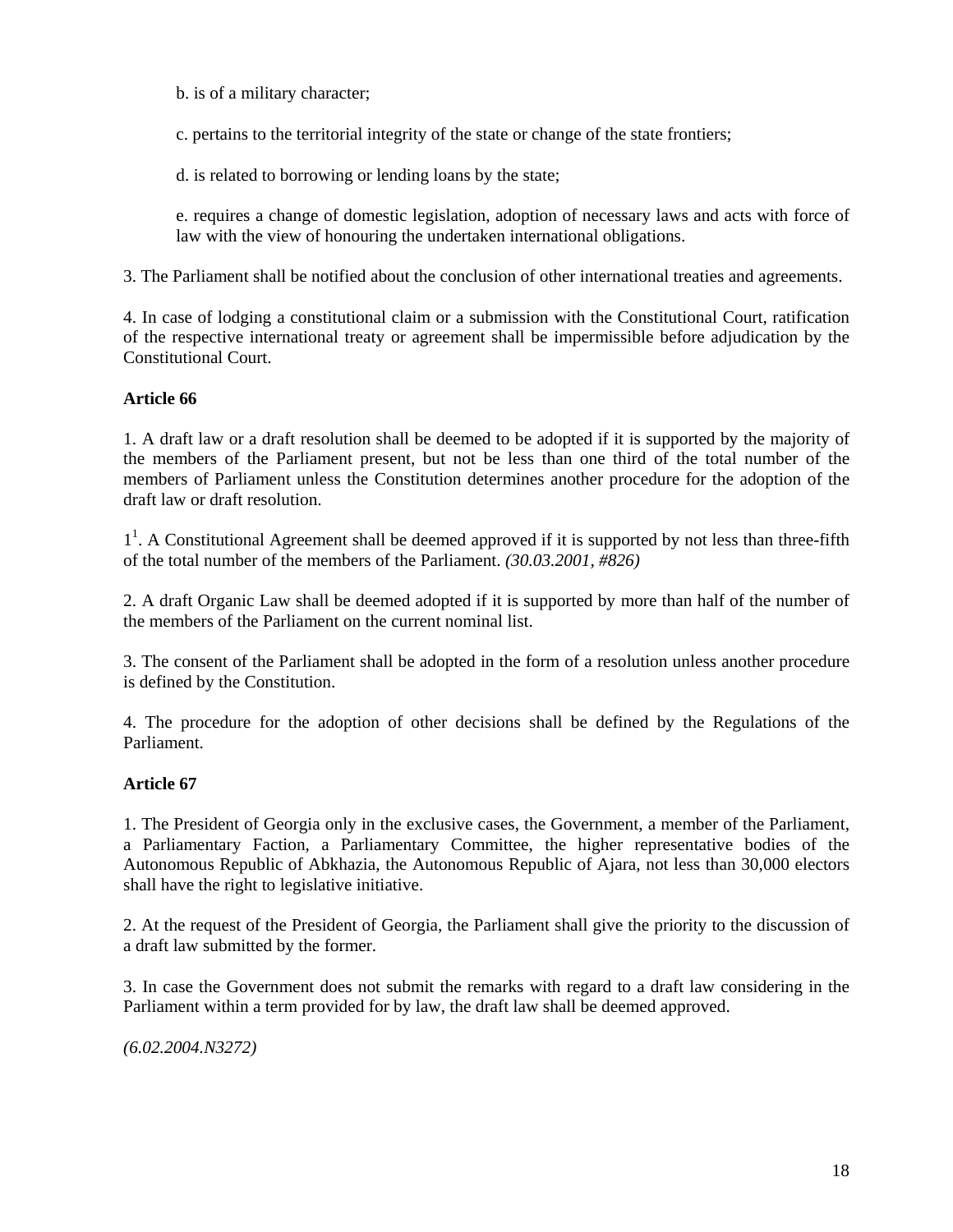1. A draft law adopted by the Parliament shall be submitted to the President of Georgia within a term of seven days. *(6.02.2004.N 3272)*

2. The President shall sign and promulgate the law within a term of ten days or return it to the Parliament with reasoned remarks.

3. If the President returns the draft law to the Parliament, the latter shall put to the vote the remarks of the President. For the adoption of the remarks the same number of votes shall suffice as determined for this kind of draft law by Article 66 of the Constitution. If the remarks are adopted, the final redaction of the draft law shall be submitted to the President who shall sign and promulgate it within a term of seven days.

4. If the Parliament rejects the remarks of the President, the initial redaction of the draft law shall by put to the vote. A law or an Organic Law shall be deemed to be adopted if it is supported by not less than three fifths of the number of the members of the Parliament on the current nominal list. The constitutional amendment shall be deemed to be passed if it is supported by not less than two thirds of the total number of the members of the Parliament.

5. If the President fails to promulgate the draft law within the defined term, the President of the Parliament shall sign and promulgate it.

6. A law shall enter into force on the fifteenth day after its official promulgation unless another term is defined.

### **CHAPTER FOUR**

### **The President of Georgia**

### **Article 69**

1. The President of Georgia shall be the Head of State of Georgia. *(6.02.2004.N3272)*

2. The President of Georgia shall lead and exercise the internal and foreign policy of the state. He/she shall ensure the unity and integrity of the country and the activity of the state bodies in accordance with the Constitution.

3. The President of Georgia shall be the higher representative of Georgia in foreign relations.

### **Article 70**

1. The President of Georgia shall be elected on the basis of universal, equal and direct suffrage by secret ballot for a term of five years. The same person may be elected the President only for two consecutive terms.

2. Any person may be elected the President of Georgia if he/she is a native-born citizen of Georgia, having the right to vote, has attained the age of 35, has lived in Georgia for at least fifteen years and lives in Georgia by the day on which the election is scheduled.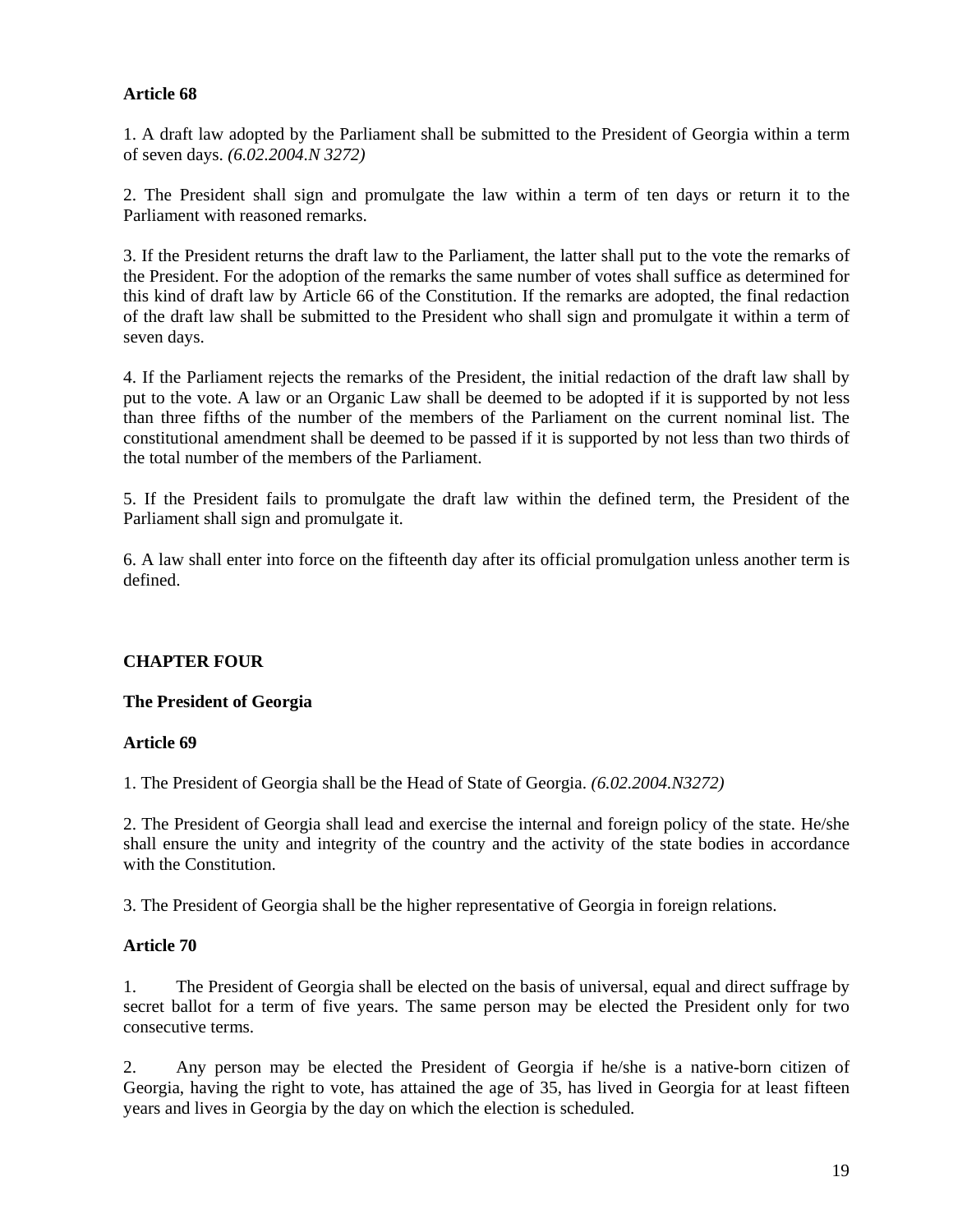3. The right to nominate a candidate to the office of the President shall be vested with a political association of citizens or a stirring group. The nomination shall be confirmed by the signatures of not less than 50,000 electors.

4. A candidate shall be deemed to be elected if he/she has obtained more than half of the votes of participants. *(6.02.2004.N3272)*

5. If no candidate has received the required number of votes in the first round, a second round of elections shall be held in two weeks after an official announcement of the first round results. (27.12.06)

6. Two candidates having the best results in the first round shall be put to the vote in the second round. The candidate who received more votes shall be deemed to be elected. *(6.02.2004.N3272)*

7. If only one candidate took part in the first round, who did not receive the necessary number of votes, or if no President was elected in the second round, new elections shall be held within two months from the date of elections. (27.12.06)

8. No election shall be held in case of a state of emergency or martial law.

9. Regular elections for Presidency shall be held in October of the calendar year when the presidential authority expires. The President of Georgia shall fix the date of the elections not later than within 60 days before the elections. (27.12.06)

10. The procedure and conditions of the election of the President as well as the inadmissibility to participate in election as a candidate shall be determined by the Constitution and the Organic Law. *(Added by the Constitutional Law of Georgia of 20 July 1999)*

### **Article 71**

1. Before taking up office the new President shall make a programme speech and take the following oath:

*"I, the President of Georgia, before the God and the Nation, declare to observe the Constitution of Georgia, defend the independence, unity and indivisibility of the country, to perform faithfully the duties of the President, to take care for the security and welfare of the citizens of my country and for the revival and might of my Nation and Fatherland".*

2. The ceremony envisaged in the first paragraph shall take place on the third Sunday after the day of the election of the President.

### **Article 72**

The President of Georgia shall not have the right to hold any other position except for a party position, engage in entrepreneurial activity, receive salary or another permanent remuneration for any other activity. *(6.02.2004.N3272)*

## **Article 73**

1. The President of Georgia shall: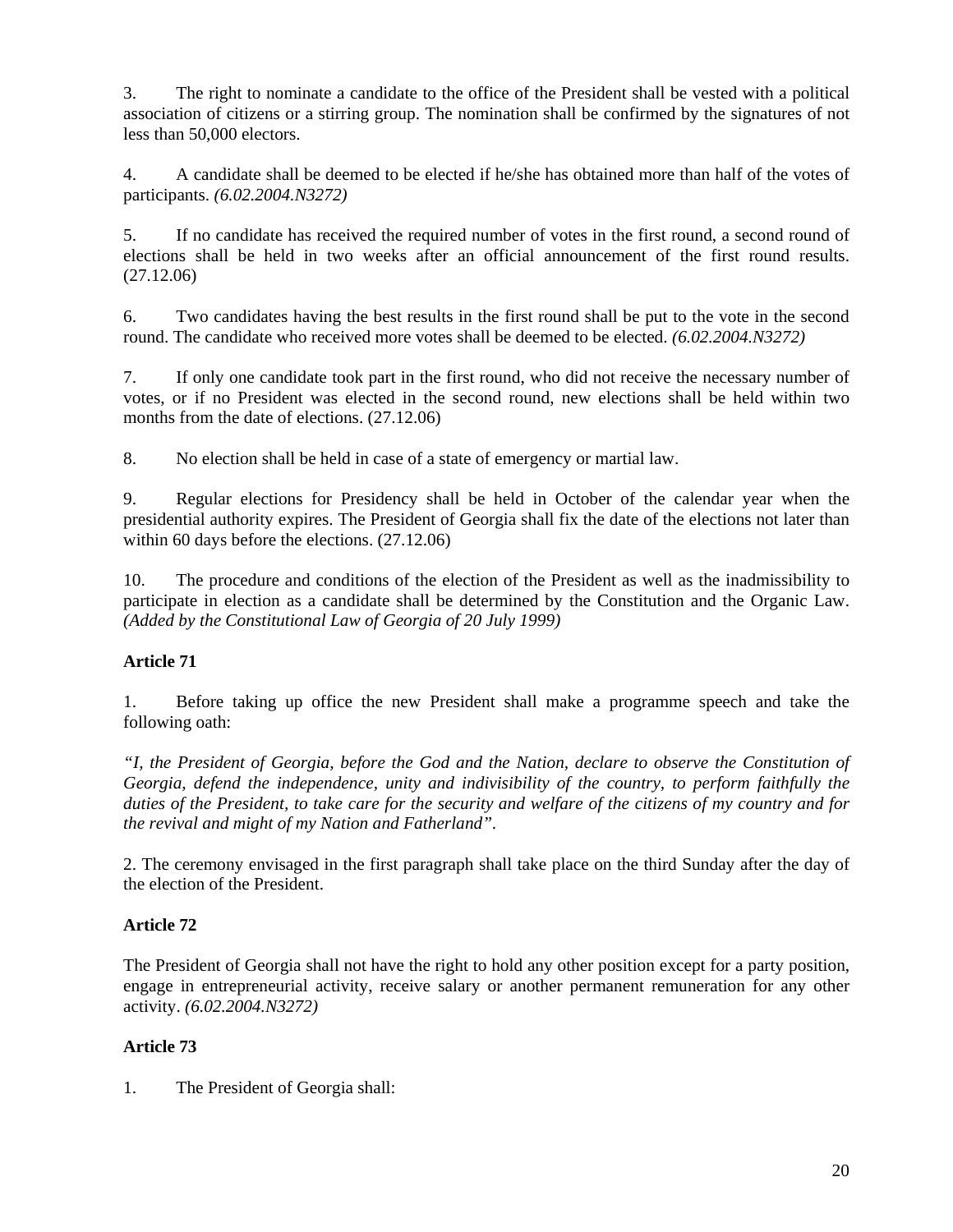- a) conclude international agreements and treaties, negotiate with foreign states; appoint and dismiss ambassadors and other diplomatic representatives of Georgia with the consent of the Parliament; accredit ambassadors and other diplomatic representatives of foreign states and international organisations; (27.12.06)
- $a<sup>1</sup>$ ) conclude a constitutional agreement with the Apostle Autocephalous Orthodox Church of Georgia on behalf of the state of Georgia; *(30.03.2001, # 826)*
- b) appoint the Prime Minister, give the Prime Minister consent to appoint a member of the Government – a Minister; *(6.02.2004.N3272)*
- c) be entitled, on his/her own initiative or in other cases envisaged by the Constitution, to dissolve the Government, dismiss the Ministers of Internal Affairs and Defence of Georgia *(23.12.2005, # 2494)*
- d) accept the resignation of the Government, a member of the Government and other officials as determined by law, shall be entitled to require the Government, a member of the Government to perform their official duties until the appointment of a new composition of the Government or a new member of the Government; *(6.02.2004.N3272)*
- e) e. give the Government consent to submit the State Budget of Georgia to the Parliament; *(6.02.2004.N3272)*
- f) f. submit the Parliament the officials, appoint and dismiss them in the cases and in accordance with the procedure defined in the Constitution and law;
- g) g. declare a martial law in the case of armed attack on Georgia, make peace when appropriate conditions exist and submit the decisions to the Parliament within 48 hours for approval;
- h) h. in the case of war or mass disorder, infringement upon the territorial integrity of the country, coup d'etat, armed insurrection, ecological disasters, epidemics or in other cases, when state bodies are unable to normally exercise their Constitutional powers, shall declare a state of emergency throughout the whole territory of the country or a certain part thereof and submit this decision to the Parliament within 48 hours for approval. In the case of a state of emergency issue the decrees having the force of law, which shall remain in force until the end of the state of emergency, shall take emergency measures. The decrees shall be submitted to the Parliament when it is assembled. Emergency authorities shall apply only to the territory where the state of emergency is declared for the reasons mentioned in the present paragraph;
- i) with the consent of the Parliament, be entitled to suspend the activity of the institutions of self-government or other representative bodies of territorial units or dismiss them if their activity endangers the sovereignty, territorial integrity of the country or the exercise of constitutional authority of state bodies;
- j) issue decrees and orders on the basis of the Constitution and law;
- k) sign and promulgate laws in accordance with the procedure prescribed by the Constitution;
- l) decide about the matters of citizenship, granting asylum;
- m) award state honours, higher military ranks, special and honorary titles and higher diplomatic ranks;
- n) grant pardon to convicted persons.
- o) dissolve the Parliament in accordance with a procedure and in the cases established by the Constitution. *(6.02.2004.N3272)*
- p) *Deleted* (27.12.06)
- q) from the dissolution of the Parliament to the first convocation of the newly elected Parliament, in the exclusive cases, be entitled to issue a decree having the force of law on tax and budgetary issues, which shall be invalid in case it is not approved by the newly elected Parliament within a month from the first convocation*; (6.02.2004.N3272)*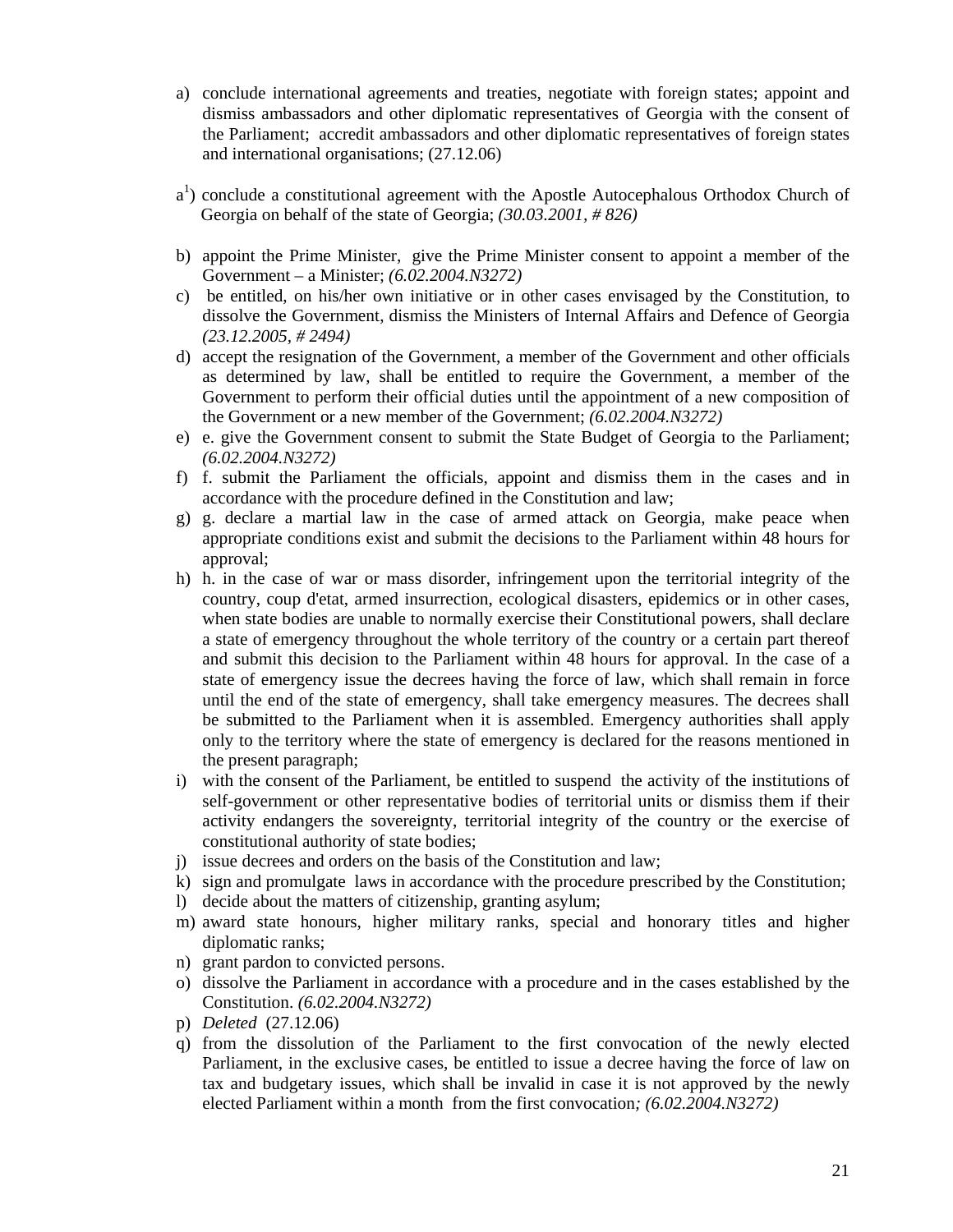r) be entitled to appoint the Prime Minister and give his/her consent for the appointment of the ministers under the circumstances defined in subparagraphs "a"-"d" of Article  $51<sup>1</sup>$  in case of non-declaration of confidence to the composition of the Government by the Parliament within a term established by the Constitution. Within a month from the end of the above mentioned circumstances the President shall re-submit the composition of the Government to the Parliament for confidence. *(6.02.2004.N3272)*

2. The President shall schedule the date of elections of the Parliament and representative bodies in accordance with the procedure prescribed by law.

3. The President of Georgia shall be authorised to suspend or abrogate acts of the Government and the bodies of the executive power, if they are in contradiction with the Constitution of Georgia, international treaties and agreements, laws and the normative acts of the President. *(6.02.2004.N3272)*

4. The President is the Supreme Commander-in-Chief of the Armed Forces of Georgia. He/she appoints members of the National Security Council, and appoints and dismisses the Chief of the General Staff of the Armed Forces of Georgia, other commanders; *(6.02.2004.N3272)*

5. The President shall be authorised to address the people and the Parliament. Once a year he/she shall submit a report to the Parliament on the most important state issues.

6. The President shall exercise other powers determined by the Constitution and law.

### **Article 74**

1. At the request of the Parliament of Georgia, of not less than 200,000 electors or on his/her own initiative the President of Georgia shall schedule a referendum concerning the issues determined by the Constitution and the Organic Law within 30 days after receiving such a request.

2. The referendum shall not be held with the view of adopting or repealing law, in terms of amnesty or pardon, ratification or denunciation of international treaties and agreements, as well as the issues restricting the basic constitutional rights and freedoms of individuals.

3. Issues related to the scheduling and holding referendum shall be determined by the Organic Law.

### **Article 75**

1. The President of Georgia shall enjoy personal immunity. While holding his/her position, his/her detention or proceeding shall be impermissible.

2. In case of the violation of the Constitution, commission of high treason and other criminal offence, the Parliament shall be authorised to dismiss the President in accordance with a procedures of Article 63 of the Constitution and in accordance with a procedures determined by the Organic Law if:

a. the violation of the Constitution is confirmed by a judgment of the Constitutional Court;

b. *corpus delicti* of high treason and other criminal offence is confirmed by a conclusion of the Supreme Court.

**Article 76**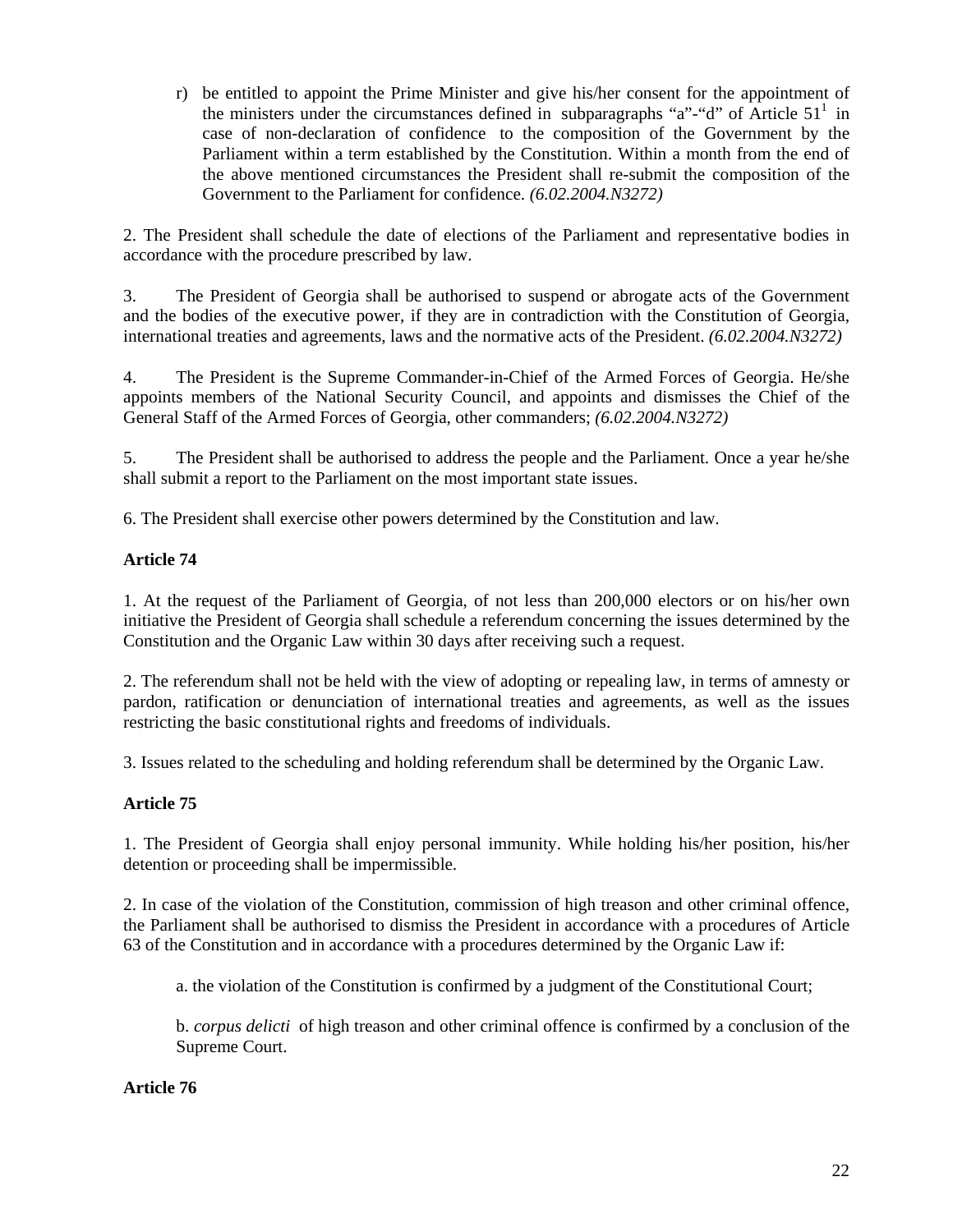1. In case of inability to discharge the authority of the President of Georgia or pre-term termination of his/her office, the President of the Parliament shall exercise the responsibilities of the President of Georgia, whereas in case the President of the Parliament is unable to discharge the authority of the President of Georgia, as well as if the Parliament is dissolved the Prime Minister shall exercise the responsibilities of the President of Georgia. During the period of discharging the authority of the President of Georgia by the President of the Parliament, one of the Vice-Presidents shall perform the duties of the President of the Parliament. During the period of discharging the authority of the President of Georgia by the Prime Minister a member of the Government having the authority of the Vice-Prime Minister shall perform the duties of the Prime Minister. *(6.02.2004.N3272)*

2. A person acting as the President shall not be entitled to use the rights defined in subparagraphs c) and i) of the first paragraph of Article 73 and the rights defined in the first paragraph of Article 74 and dissolve the Parliament as well*. (acquired a new wording by the Constitutional Law of 6 February 2004).*

3. The presidential election shall be held within 45 days after the termination of the office of the President. The Parliament shall ensure the holding of election.

### **Article 76<sup>1</sup>**

The President of Georgia shall nominate a candidate of the Prosecutor General of Georgia before the Parliament for appointment. The authority and a procedure of activity of the Prosecutor's office shall be determined by the Organic law*. (6.02.2004.N3272)*

### **Article 77**

The administration of the President of Georgia shall be established on purpose to promote the exercise of the authority of the President of Georgia. The President of Georgia shall appoint and dismiss the head of the administration of the President of Georgia, determine a structure and a procedure of activity of the administration. *(6.02.2004.N3272)*

## **CHAPTER FOUR<sup>1</sup>**

### **The Government of Georgia**

*(6.02.2004.N3272)*

### **Article 78**

1. The Government shall ensure the exercise of the executive power, the internal and foreign policy of the state in accordance with the legislation of Georgia. The Government shall be responsible before the President and the Parliament of Georgia.

2. The Government shall be composed by the Prime Minister and the Ministers. The State Minister (the State Ministers) may be in the composition of the Government. The Prime Minister shall charge one of the members of the Government with the exercise of the responsibilities of the Vice Prime Minister. The Government and the members of the Government shall withdraw the authority before the President of Georgia.

3. The Government shall adopt a decree and a resolution on the basis of the constitution, laws and the normative acts of the President and for their realisation thereof, which shall be signed by the Prime Minister.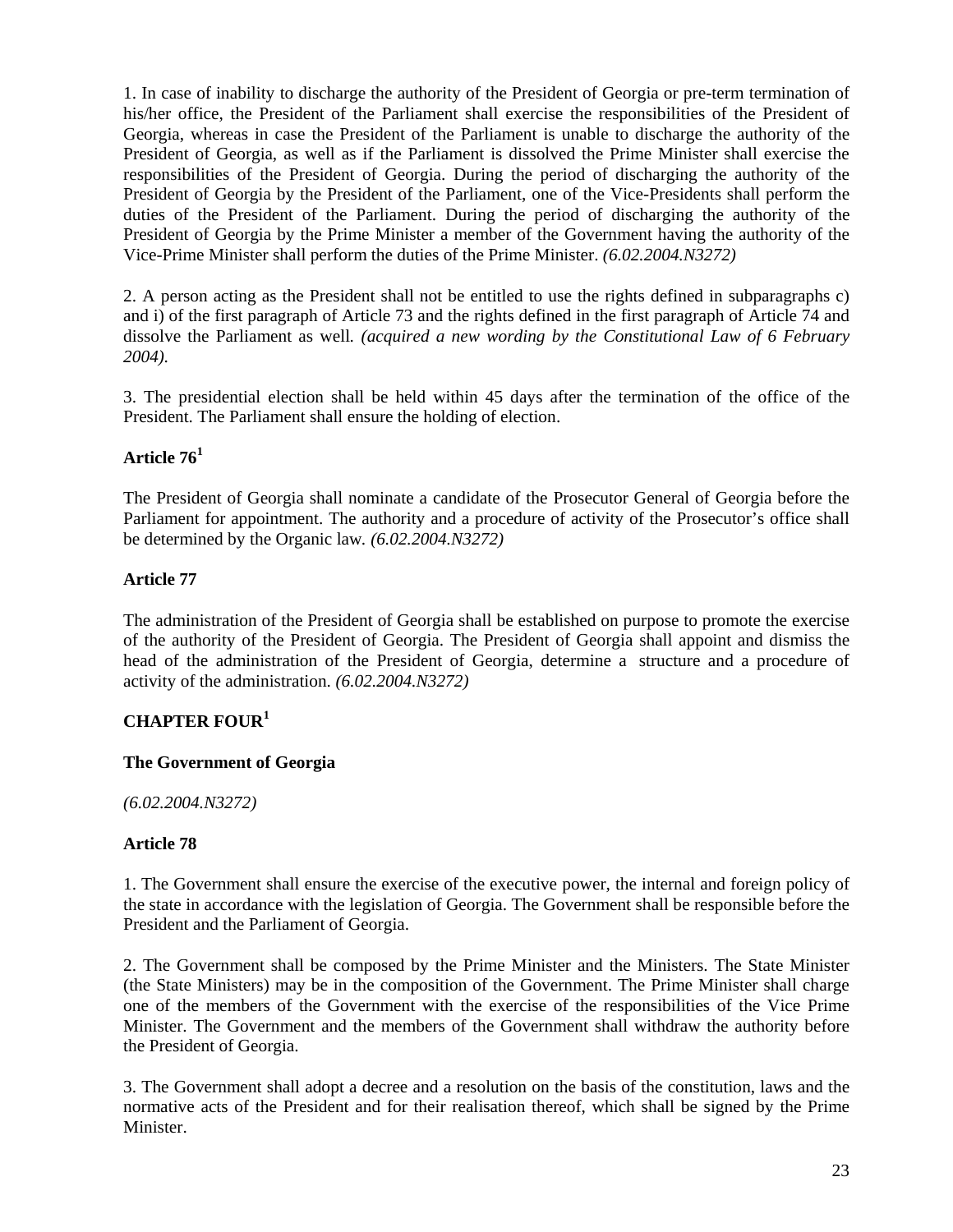4. The President of Georgia shall be authorised to convene and preside over the sittings of the Government with regard to the issues of exclusive state importance. Decision adopted at the sitting shall be formed by the act of the President.

5. The structure, authority, and a procedure of the activity of the Government shall be determined by the Constitution and law, the draft of which shall be submitted to the Parliament by the Government by the consent of the President.

6. The Government shall be authorised to retire by its own decision.

7. The authority of the Government shall begin upon the appointment of the members of the Government in accordance with a procedure and in cases established by the Constitution. *(6.02.2004.N3272)*

### **Article 79**

1.The Prime Minister shall be the head of the Government.

2. The Prime Minister shall determine the directions of the activity of the Government, organise the activity of the Government, exercise co-ordination and control over the activity of the members of the Government, submit report on the activity of the Government to the President and be responsible for the activity of the Government before the President and the Parliament of Georgia.

3. At the request of the Parliament the Prime Minister shall submit an account to it on the realisation of the governmental program.

4. The Prime Minister within his/her authority shall issue an individual legal act- an order, exercise full administrative functions in the building of the Government as well.

5. The Prime Minister shall appoint other members of the Government by the consent of the President, be authorised to dismiss the members of the Government.

6. The Prime Minister shall appoint and dismiss other officials in accordance with a procedure and in cases envisaged by law.

7. Resignation of the Prime Minister or termination of his/her authority shall result in termination of the authority of the other members of the Government. In case of resignation or dismissal of the other member of the Government the Prime minister shall appoint a new member of the Government within two weeks by the consent of the President of Georgia*. (6.02.2004.N3272)*

#### **Article 80**

1. After taking the oath by the President of Georgia, the Government shall withdraw the authority before the President of Georgia. The President shall uphold the withdrawal of the authority of the Government and be entitled to charge the Government with the exercise of the responsibilities until the appointment of a new composition.

2. The President of Georgia within 7 days from the resignation, dismissal and withdrawal of the authority of the Government after the consultations with the Parliamentary Factions shall choose a candidate of the Prime Minister, whereas the candidate of the Prime Minister - the candidates of the members of the Government by the consent of the President within a term of 10 days. Within 3 days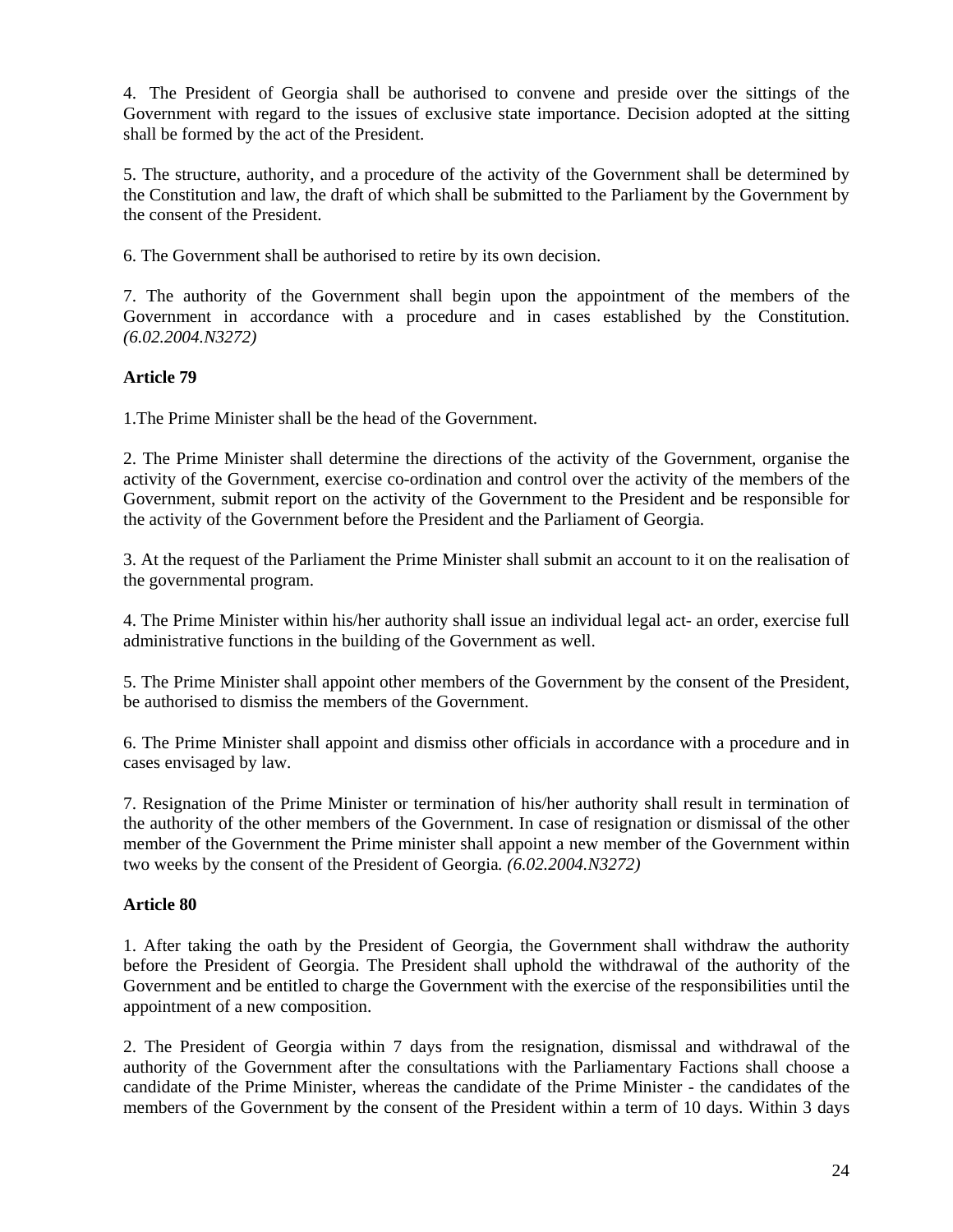from the end of the procedure envisaged by the first sentence of this paragraph the President of Georgia shall submit the composition of the Government to the Parliament for confidence.

3. Within a week from the submission of the composition of the Government by the President of Georgia the Parliament shall consider and vote the issue of declaration of confidence to the composition of the Government and the Governmental program. The confidence of the Parliament shall be gained by the majority of the total number of the members of the Parliament. The members of the Government shall be appointed within a term of three days from the declaration of confidence. The Parliament shall be entitled to declare non-confidence to the composition of the Government and raise a question of recusal of a particular member of the Government in the same decision. In case of approval of the decision of the Parliament on the recusal by the President the recused person shall not be appointed in the same composition of the Government instead of a dismissed or resigned member.

4. In case a composition of the Government and its governmental program do not gain the confidence of the Parliament, the President of Georgia shall submit the same or a new composition of the Government to the Parliament within a term of a week. The Parliament shall exercise the procedure provided for by paragraph 3 of this Article.

5. In case a composition of the Government and the program of the Governmental thereof do not gain the confidence of the Parliament for three times, the President of Georgia shall nominate a new candidate of the Prime Minister within a term of 5 days or appoint the Prime Minister without consent of the Parliament, whereas the Prime Minister shall appoint the Ministers by the consent of the President of Georgia within a term of 5 days as well. In such a case the President of Georgia shall dissolve the Parliament and schedule extraordinary elections.

6 It shall be impermissible to put the issue of dismissal of the President of Georgia in accordance with impeachment procedure during the procedures envisaged by this Article. *(6.02.2004.N3272)*

### **Article 81**

1. The Parliament shall be entitled to declare non-confidence to the Government by the majority of the total number. Not less than one third of the total number of the members of the Parliament shall be entitled to raise a question of declaration of non- confidence. After the declaration of non-confidence to the Government the President of Georgia shall dismiss the Government or not approve the decision of the Parliament. In case the Parliament declares non- confidence to the Government again not earlier than 90 days ant not later than 100 days, the President of Georgia shall dismiss the Government or dissolve the Parliament and schedule extraordinary elections. In case of circumstances provided for by subparagraphs "a"-"d" of Article  $51<sup>1</sup>$  re-voting of non-confidence shall be held within 15 days from the end of these circumstances.

2. The Parliament shall be entitled to raise the question of declaration of unconditional non-confidence to the Government by a resolution. In case the Parliament declares non-confidence to the Government by the majority of three-fifth of the total number of the members of the Parliament not earlier than 15 days and not later than 20 days from the adoption of the resolution, the President shall dismiss the Government. In case the Parliament does not declare non-confidence to the Government, it shall be impermissible to put the question of non-confidence to the Government within next 6 months.

3. In case of dismissal of the Government in accordance with a procedure provided for by paragraph 2 of this Article the President of Georgia shall not be entitled to appoint the same person as a Prime Minister in the next composition of the Government or nominate the same candidate of the Prime Minister.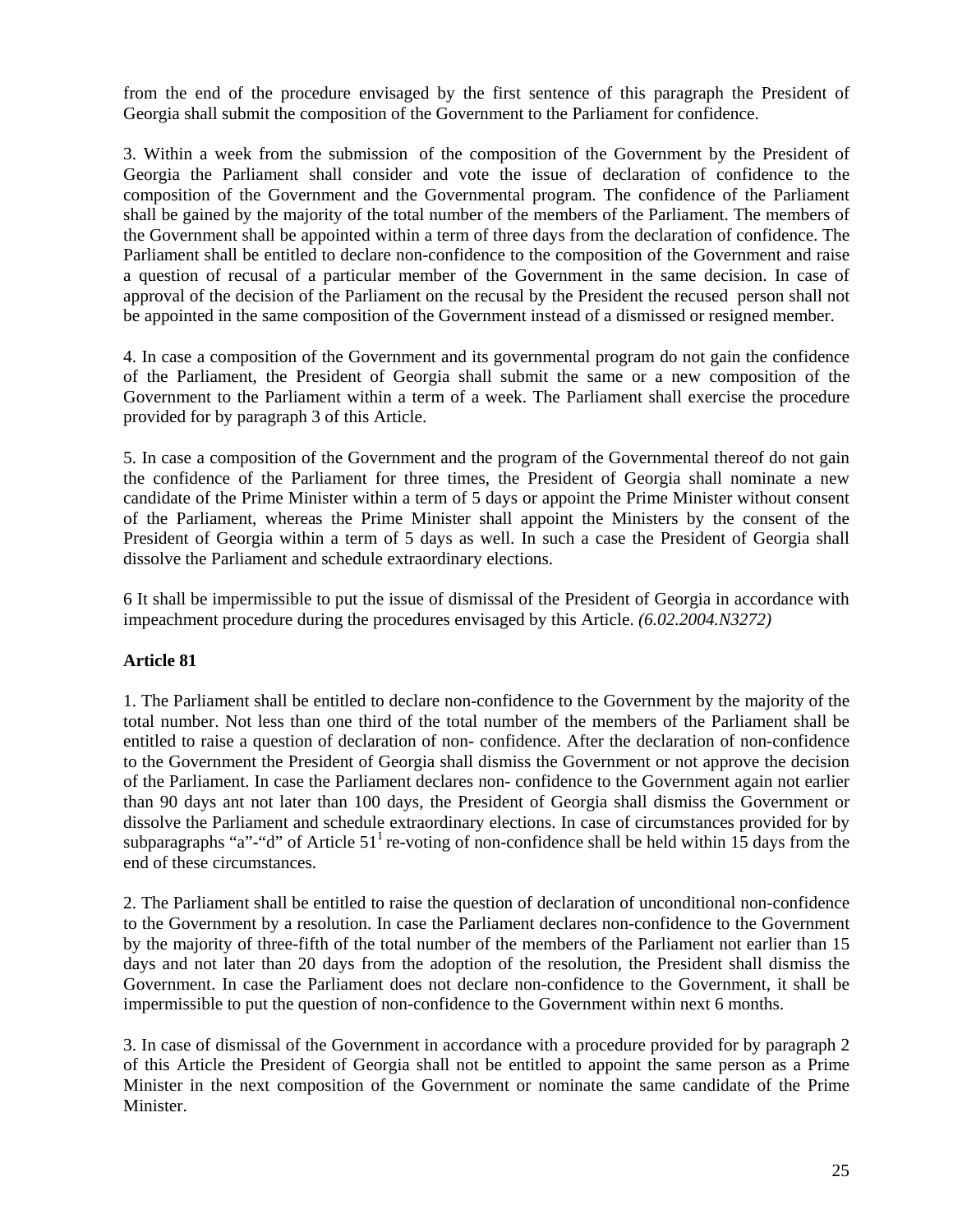4. The Prime Minister shall be entitled to put the question of confidence of the Government on the draft laws on the State Budget, Tax Code and a procedure of the structure, authority and activity of the Government considering at the Parliament. The Parliament shall declare the confidence to the Government by the majority of the total number. In case the Parliament does not declare the confidence to the Government, the President of Georgia shall dismiss the Government or dissolve the Parliament within a week and schedule extraordinary elections.

5. Voting the declaration of confidence shall be held within 15 days from the putting of the question. Failure of voting during this term shall mean the declaration of confidence.

6. A relevant draft law shall be deemed adopted upon the declaration of confidence to the Government by the Parliament.

7. It shall be impermissible to put the question of dismissal of the President of Georgia in accordance with impeachment procedure during the procedures provided for by this Article. *(6.02.2004.N3272)*

### **Article 81<sup>1</sup>**

1. After the declaration of confidence to the Government and its governmental program, in case of renewal of the first composition of the Government by one third, but not less than 5 members of the Government, the President of Georgia shall submit a composition of the Government to the Parliament for confidence within a week.

2. Declaration of confidence to the composition of the Government by the Parliament shall be exercised in accordance with a procedure established by Article 80 of the Constitution. *(Added by the Constitutional Law of 6 February 2004)*

## **Article 81<sup>2</sup>**

1. Ministries shall be created with the view of ensuring state government and state policy in particular field of state and public life.

2. Ministry shall be headed by a Minister who shall adopt decisions independently on the matters falling within his/her competence. A Minister shall issue orders on the basis of law, normative act of the President or resolution of the Government and with the view of implementing them.

3. The State Minister shall be appointed in accordance with a procedure established by the Constitution with the view of fulfilling the state objects of exclusive importance.

4. A member of the Government shall not have the right to hold any position, except for a party position, either establish an enterprise, engage in entrepreneurial activity or receive a salary from any other activity, with the exception of scientific and pedagogical activity.

5. A member of the Government shall be entitled to resign. *(6.02.2004.N3272)*

### **CHAPTER FIVE**

**Judicial Power** 

**Article 82**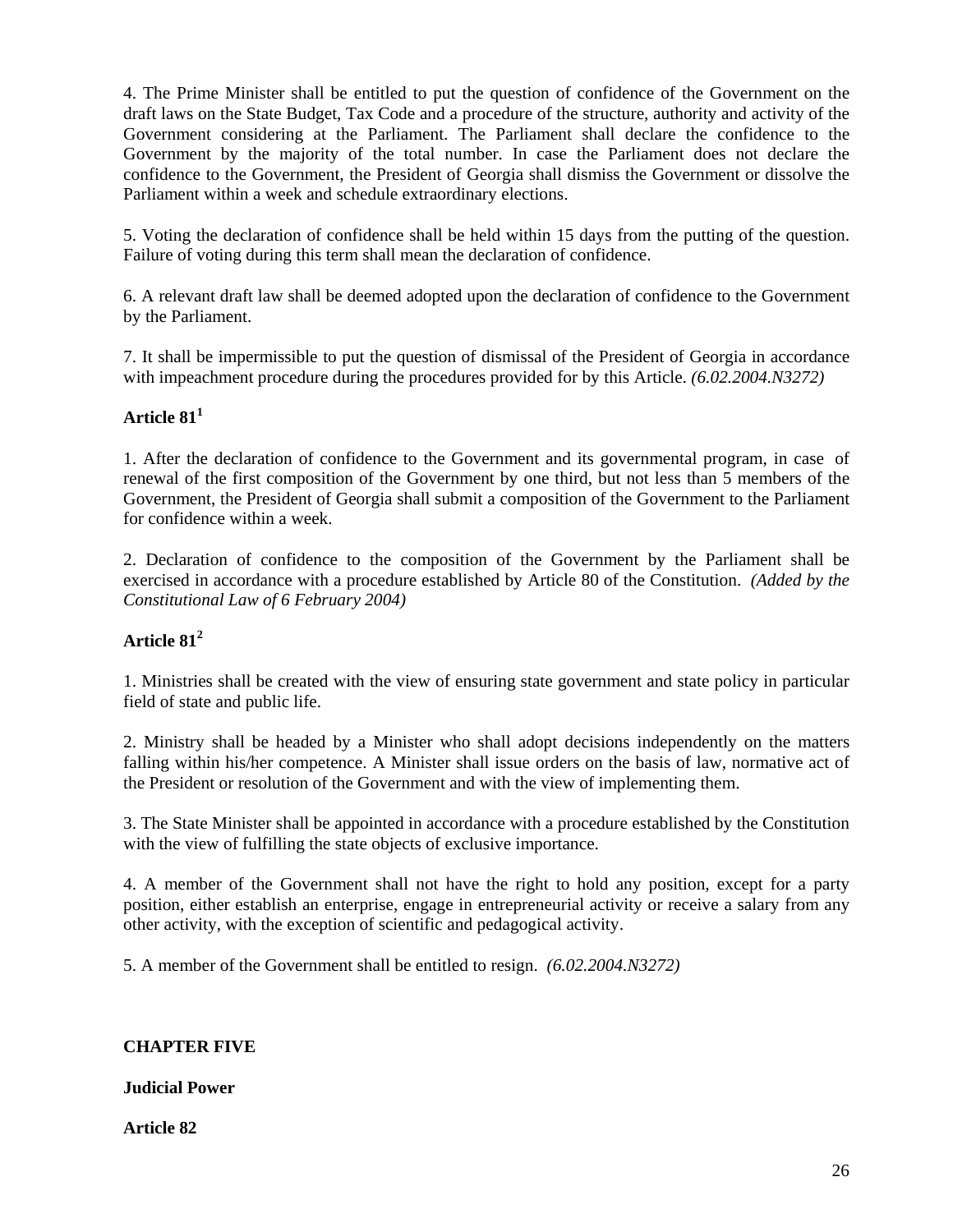1. Judicial power shall be exercised by means of constitutional control, justice and other forms determined by law.

2. Acts of courts shall be obligatory for all state bodies and persons throughout the whole territory of the country.

3. The judiciary shall be independent and exercised exclusively by courts.

4. A court shall adopt a judgment in the name of Georgia.

5. The cases shall be considered by juries before the courts of general jurisdiction in accordance with a procedure and in cases prescribed by law. *(6.02.2004.N3272)*

### **Article 83**

1. The Constitutional Court of Georgia shall be the judicial body of Constitutional review. Its authority, the procedures of its creation and activity shall be determined by the Constitution and the Organic Law.

2. Justice shall be administered by general courts. Their system shall be determined by an organic law. (27.12.06)

3. Introduction of a court martial shall be permissible at war and exclusively within the system of the courts of general jurisdiction.

4. Creation of either extraordinary or special courts shall be prohibited.

### **Article 84**

1. A judge shall be independent in his/her activity and shall be subject only to the Constitution and law. Any pressure upon the judge or interference in his/her activity with the view of influencing his/her decision shall be prohibited and punishable by law.

2. The removal of a judge from the consideration of a case, his/her pre-term dismissal or transfer to another position shall be permissible only in the circumstances determined by law.

3. No one shall have the right to demand from a judge an account as to a particular case.

4. All acts restricting the independence of a judge shall be annulled.

5. Only a court shall be authorised to repeal, change or suspend a court judgment in accordance with a procedure determined by law.

### **Article 85**

1. Cases before a court shall be considered at an open sitting. The consideration of a case at a closed sitting shall be permissible only in the circumstances provided for by law. A court judgment shall be delivered publicly.

2. Legal proceedings shall be conducted in the state language. An individual not having a command of the state language shall be provided with an interpreter. In the districts, where the population does not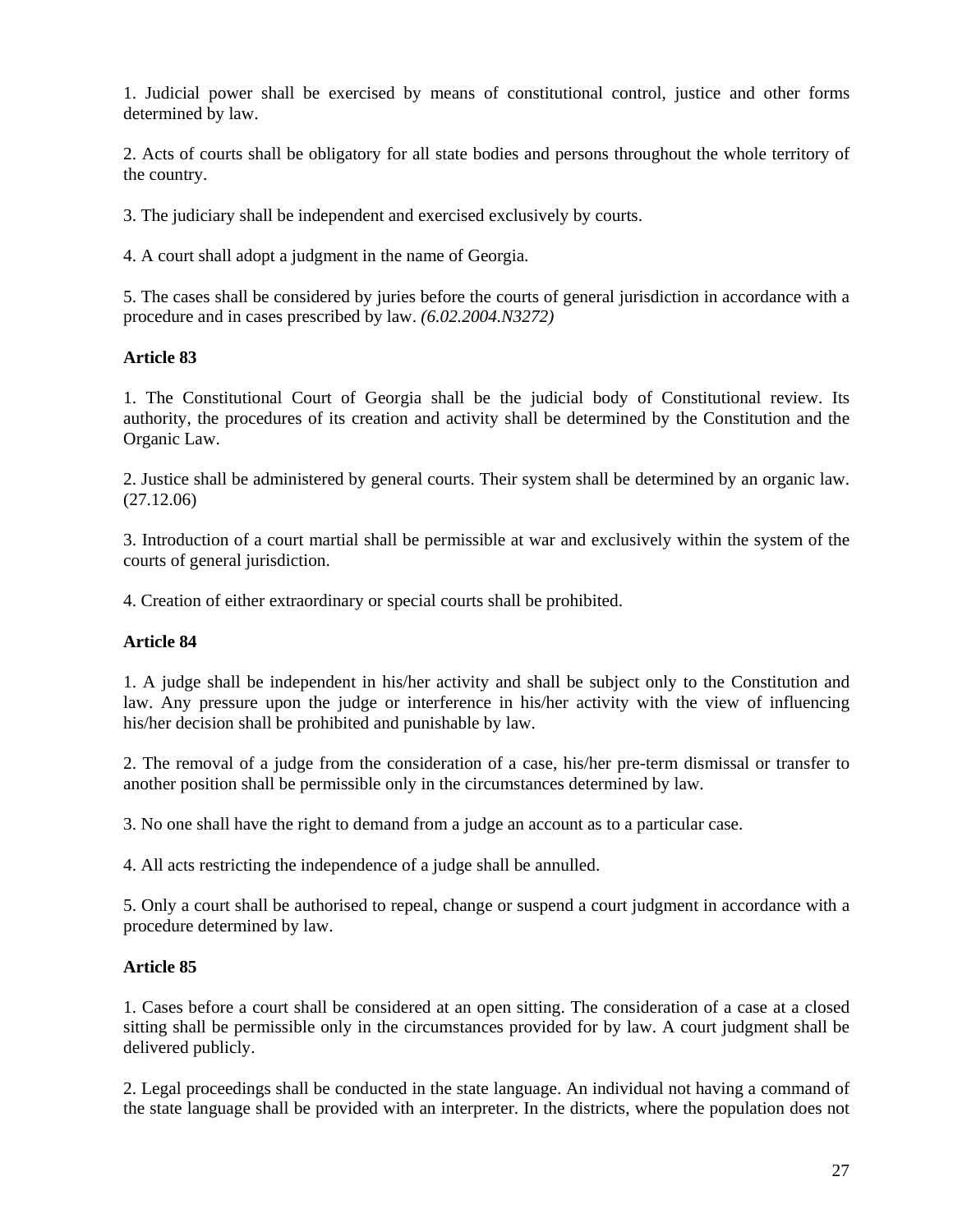have a command of the state language, teaching of the state language and solution of the issues related to the legal proceedings shall be ensured.

3. The legal proceedings shall be exercised on the basis of equality of parties and the adversarial nature of the proceedings.

## **Article 86**

1. A judge shall be a citizen of Georgia who has attained the age of 28, and has the highest legal education and at least five years experience in the practice of law. *(27.12.2005, # 2496)*

2. A judge shall be designated on the position for a period of not less than ten years. The selection, appointment or dismissal procedure of a judge shall be determined by law.

3. The position of a judge shall be incompatible with any other occupation and remunerative activity, except for pedagogical and scientific activities. A judge shall not be a member of a political party or participate in a political activity. *(27.12.2005, # 2496)*

## **Article 86<sup>1</sup>**(27.12.06)

1. The Supreme Council of Justice of Georgia shall be set up to appoint and dismiss judges from/to office and for other purposes.

2. Half of the Supreme Council of Justice of Georgia shall be composed of members elected by a self-government body of the judges of general courts of Georgia. Chairperson of the Supreme Court of Georgia shall chair the Supreme Council of Justice of Georgia.

3. Powers and a setting up procedure of the Supreme Council of Justice of Georgia shall be determined by an organic law.

### **Article 87**

1. A judge shall enjoy personal immunity. Criminal proceeding of a judge, his/her arrest or detention, the search of his/her apartment, car, workplace or his/her person shall be permissible by the consent of the President of the Supreme Court of Georgia, except when he/she is caught *flagrante delicto*, which shall immediately be notified to the President of the Supreme Court of Georgia. Unless the President of the Supreme Court gives his/her consent to the arrest or detention, the arrested or detained judge shall immediately be released.

2. The state shall ensure the security of a judge and his/her family.

### **Article 88**

1. The Constitutional Court of Georgia shall exercise the judicial power by virtue of the constitutional legal proceedings.

2. The Constitutional Court of Georgia shall consist of nine judges – the members of the Constitutional Court. Three members of the Constitutional Court shall be appointed by the President of Georgia, three members shall be elected by the Parliament by not less than three fifths of the number of the members of the Parliament on the current nominal list, three members shall be appointed by the Supreme Court. The term of office of the members of the Constitutional Court shall be ten years. The Constitutional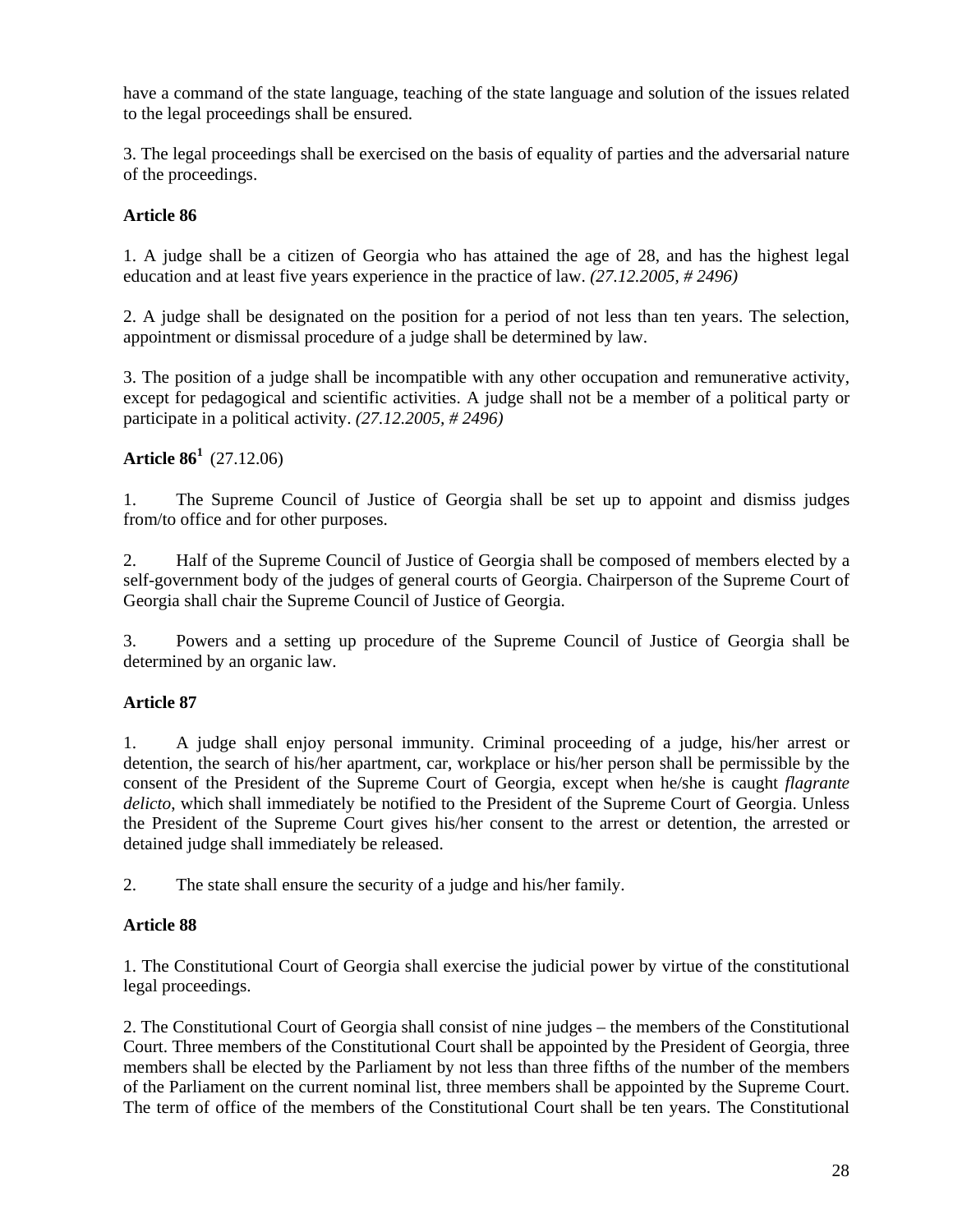Court shall elect the President of the Constitutional Court among its members for a period of five years. The President shall not be re-elected.

3. A member of the Constitutional Court shall not be a person who has held this position before.

4. A member of the Constitutional Court may be a citizen of Georgia who has attained the age of 30 and has the highest legal education. The selection, appointment and election procedure and the issue of termination of the office of the members of the Constitutional Court as well as other issues of the constitutional legal proceeding and the activity of the Constitutional Court shall be determined by law. *(27.12.2005, # 2496)*

5. A member of the Constitutional Court shall enjoy personal immunity. A member of the Constitutional Court shall not be proceeded, arrested or detained, nor shall his/her apartment, car, workplace or his/her person be subject to search without the consent of the Constitutional Court, except when he/she is caught *flagrante delicto*, which shall immediately be notified to the Constitutional Court. Unless the Constitutional Court gives its consent to the arrest or detention, an arrested or detained member shall immediately be released.

### **Article 89**

1. The Constitutional Court of Georgia on the basis of a constitutional claim or a submission of the President of Georgia, the Government, not less than one fifth of the members of the Parliament, a court, the higher representative bodies the Autonomous Republic of Abkhazia and the Autonomous Republic of Ajara, the Public Defender or a citizen in accordance with a procedure established by the Organic Law: *(6.02.2004.N3272)*

a. adjudicate upon the constitutionality of a Constitutional Agreement, law, normative acts of the President and the Government, the normative acts of the higher state bodies of the Autonomous Republic Abkhazia and the Autonomous Republic of Ajara *(6.02.2004.N3272)*

b. consider dispute on competence between state bodies;

c. consider constitutionality of formation and activity of political associations of citizens;

d. consider dispute on constitutionality of provisions on referenda and elections as well as dispute on constitutionality of referenda and elections held on the basis of these provisions; *(27.12.2005, # 2496)*

e. consider constitutionality of international treaties and agreements;

f. consider, on the basis of a claim of a person, constitutionality of normative acts in relation to fundamental human rights and freedoms enshrined in Chapter Two of the Constitution; *(27.12.2005, # 2496)*

f<sup>1</sup>. consider dispute on violation of the Constitutional Law of Georgia on the Status of the Autonomous Republic of Ajara; *(01.07.2004, # 306)*

g. exercise other powers determined by the Constitution and the Organic Law of Georgia.

2. The judgment of the Constitutional Court shall be final. A normative act or a part thereof recognised as unconstitutional shall cease to have legal effect from the moment of the promulgation of the respective judgment of the Constitutional Court.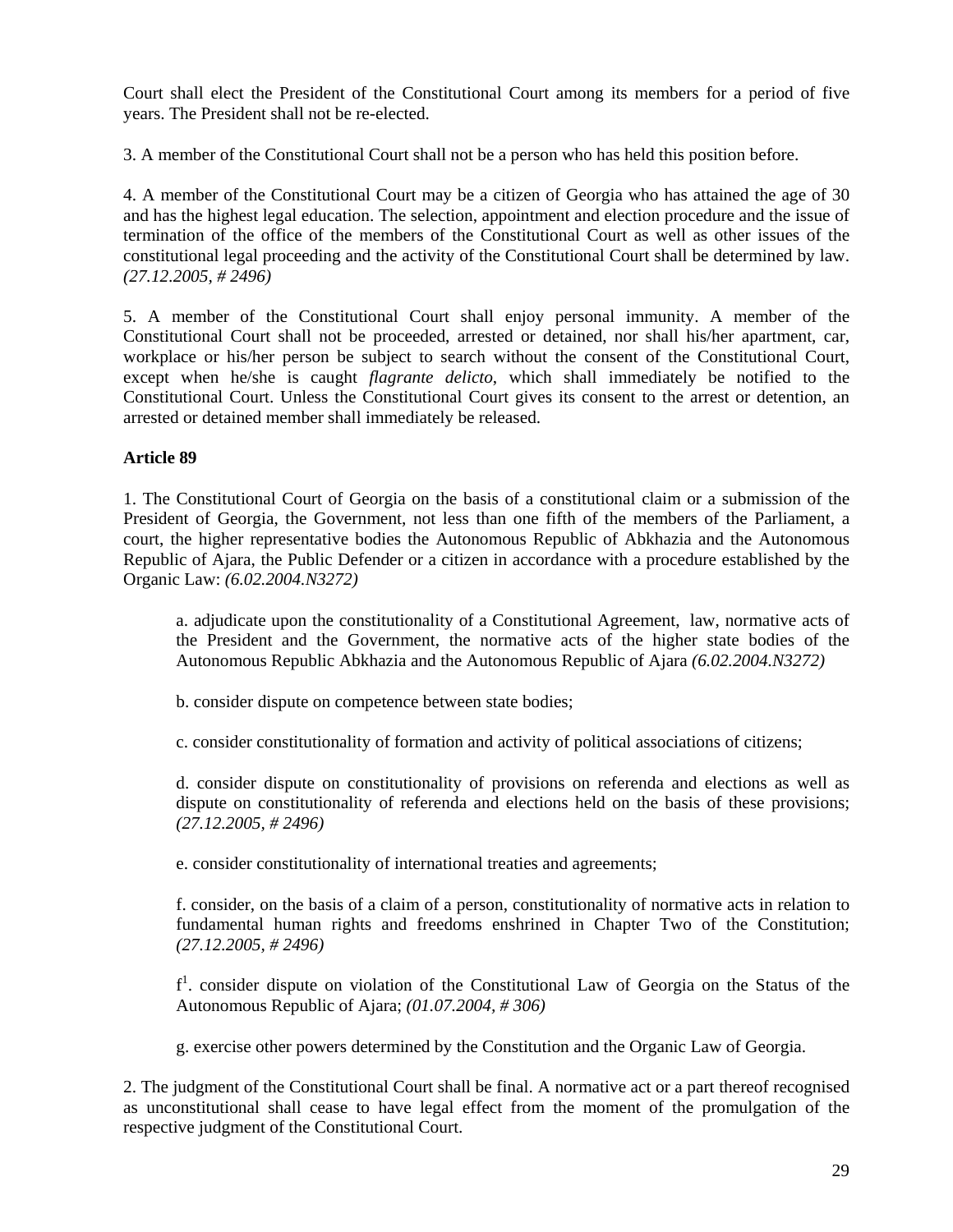1. The Supreme Court of Georgia is the highest cassation court. *(27.12.2005, # 2496)*

2. The President and the judges of the Supreme Court of Georgia shall be elected for a period of not less than ten years by the Parliament by the majority of the number of the members of Parliament on the current nominal list upon the submission of the President of Georgia.

3. The authority, organisation of the Supreme Court of Georgia and the procedure of activity and of the pre-term termination of the office of the judges of the Supreme Court shall be determined by law.

4. The President and the members of the Supreme Court of Georgia shall enjoy personal immunity. Criminal proceeding of the President or a judge of the Supreme Court, their arrest or detention, the search of their apartment, car, workplace or person shall be permissible only by the consent of the Parliament, except when the President or a judge is caught *flagrante delicto*, which shall immediately be notified to the Parliament. Unless the Parliament gives its consent, the arrested or detained shall immediately be released.

### **Article 91**

*(deleted, 6.02.2004.N3272)*

### **CHAPTER SIX**

### **State Finances and Control**

#### **Article 92**

1. The Parliament of Georgia by the majority of the number of the members of the Parliament on the current nominal list shall annually adopt the Law on the State Budget, which shall be signed by the President of Georgia.

2. The procedure of the drafting and adoption of the State Budget shall be determined by law.

### **Article 93**

1. Only the Government of Georgia after the agreement with the committees of the Parliament on the basic data and directions shall be authorised to submit the Draft Budget to the Parliament by the consent of the President of Georgia.

2. The Government shall submit the Draft Budget of next year to the Parliament not later than three months before the end of the budget year. Together with the Draft Budget, the Government shall submit a report on the progress of the fulfilment of the State Budget of the current year. The Government shall submit a report on the fulfilment of the State Budget to the Parliament for approval not later than three months from the end of the budget year. In case of non-fulfilment of the State Budget the Parliament does not approve a report on the fulfilment of the State Budget, the President of Georgia shall consider the issue of liability of the Government and inform the Parliament on his/her founded decision within a month.

3. The President shall approve the State Budget by a decree if it is not approved by the Parliament within a term established by the Constitution in cases defined by subparagraphs "a"-"d" of Article  $51<sup>1</sup>$ of the Constitution.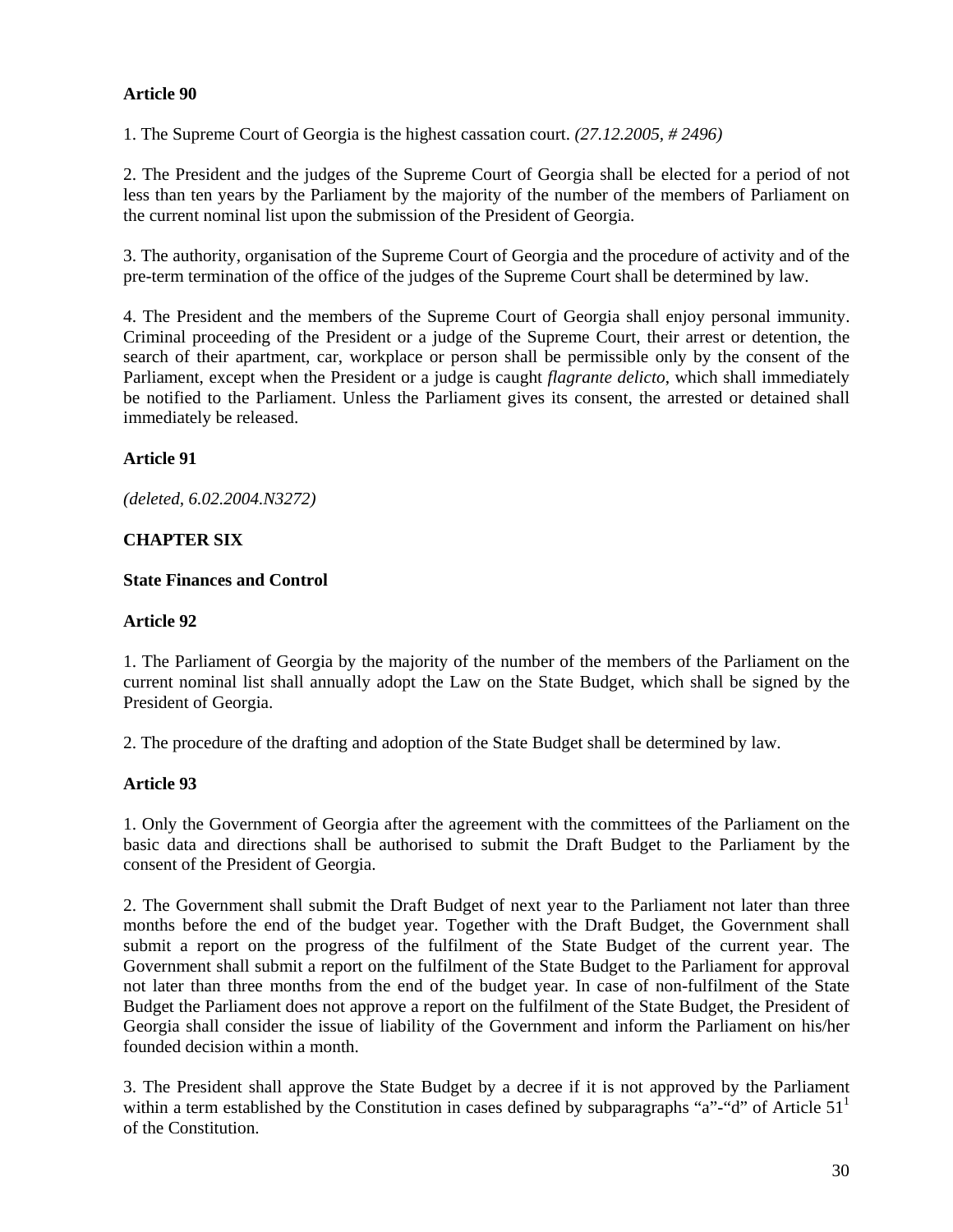4. The introduction of changes in the Draft Budget without the consent of the Government shall be impermissible. The Government shall be authorised to request the Parliament for the additional state expenditure, only if it indicates the sources of covering the latter.

5. The Parliament shall be authorised to control the legality of expenditure of the State Budget and in case of revealing the violation make a request on suspension of expenditure of the budget means before the President of Georgia. In case of confirming of illegal expenditure the President shall adopt a relevant decision.

6. If the Parliament fails to adopt the Budget submitted in accordance with a procedure established by paragraph 2 of this Article within three months, the President of Georgia shall be authorised to dismiss the Government or dissolve the Parliament and schedule extraordinary elections.

7. In case of dissolution of the Parliament due to unapproved State Budget the President shall approve the State Budget by a decree and submit to the Parliament within a month from the recognition of the authority of the newly elected Parliament.

8. A draft law which results in increase of expenditure of the State Budget of the current year, reduction of an income or taking of the new financial obligations by the State, may be adopted by the Parliament only after the consent of the Government, whereas the above mentioned laws with regard to the next financial year- by the Government within the scope of the basic parameters of the State Budget agreed with the Parliament.

*(6.02.2004.N3272)*

#### **Article 94**

1. The payment of taxes and duties shall be obligatory in the amount and in accordance with a procedure established by law.

2. The structure of taxes and duties and the procedure for the introduction thereof shall only be determined by law.

3. Exemption from taxation as well as bearing the costs from the state treasury shall only be permissible by law.

### **Article 95**

1. The monetary-credit system of Georgia shall be ensured by the National Bank of Georgia.

2. The National Bank of Georgia shall work out and exercise monetary-credit and currency policy in accordance with the main directions determined by the Parliament.

3. The National Bank shall be the bank of banks and the banker of the Government of Georgia and its fiscal agent.

4. The National Bank shall be independent in its activity. The rights and duties, activity procedure and guarantee of independence of the National Bank shall be determined by the Organic Law.

5. The name of money and the monetary unit shall be determined by law. Only the National Bank shall be authorised to money emission.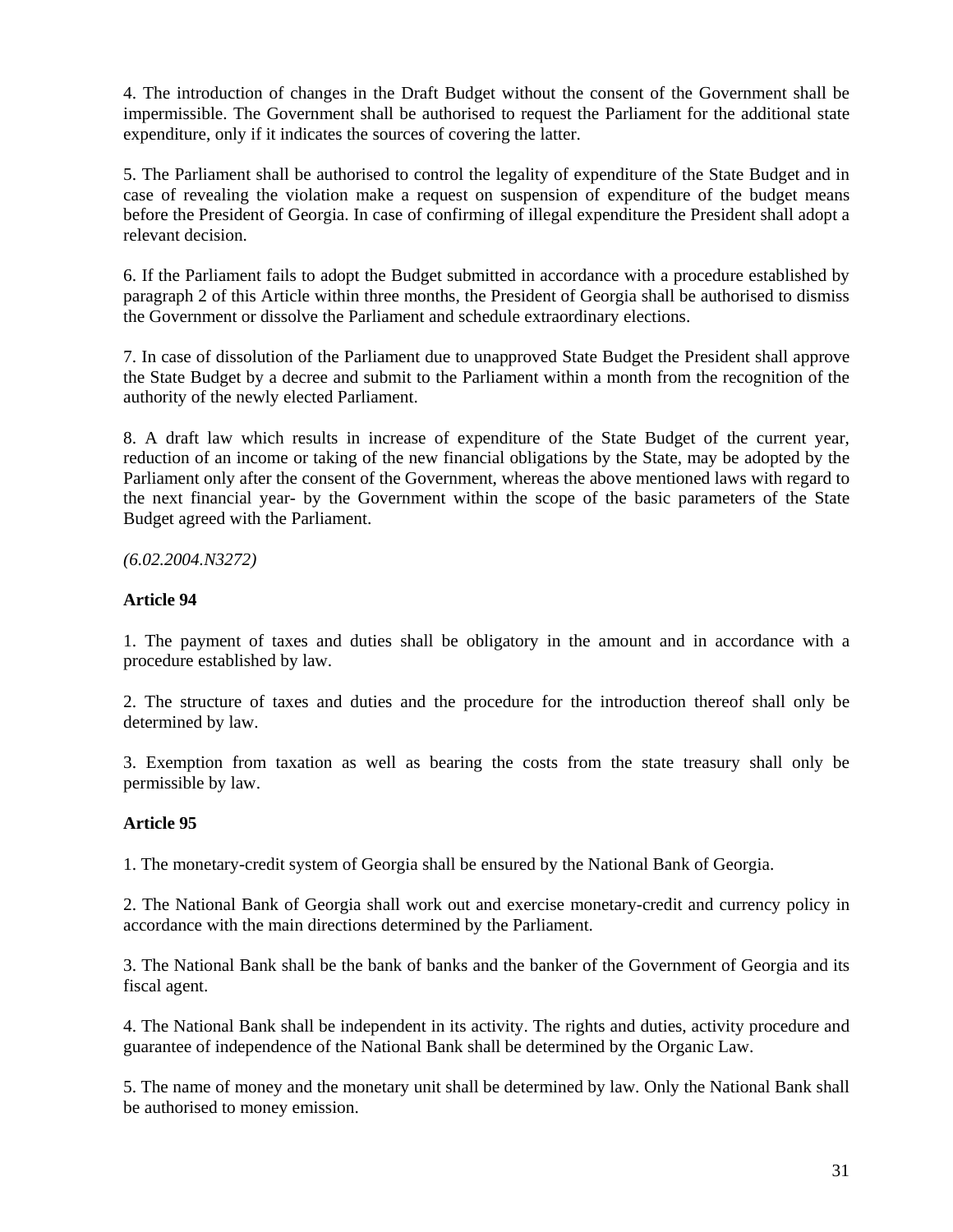1. The Council of the National Bank shall be the higher body of the National Bank of Georgia. The members of the Council of the National Bank shall be elected for a term of seven years by the Parliament by the majority of the number of the members of the Parliament on the current nominal list upon the submission of the President of Georgia. The dismissal of the members of the Council of the National Bank shall be permissible only under a decision of the Parliament in accordance with Article 64.

2. The President of the National Bank shall be appointed and dismissed by the President of Georgia of the Bank upon the submission of the Council of the National Bank among the members of the Council.

3. The National Bank shall be responsible before the Parliament and shall annually submit a report on its activity.

### **Article 97**

1. The Chamber of Control of Georgia shall supervise the use and expenditure of state funds and of other material values. It shall also be authorised to examine activity of other state bodies of fiscal and economic control, submit proposals on improving tax legislation to the Parliament.

2. The Chamber of Control shall be independent in its activity. It shall be accountable to the Parliament. The President of the Chamber of Control shall be elected for a term of five years by the Parliament of Georgia by the majority of the number of the members of the Parliament on the current nominal list upon the submission of the President of Georgia. The grounds and a procedure of his/her dismissal shall be prescribed by the Constitution and law. *(6.02.2004.N3272)*

3. The Chamber of Control shall submit a report to the Parliament regarding Government expenditure twice a year while submitting the preliminary and final reports on the fulfilment of the Budget, and it shall submit a report on its activity once a year.

4. The authority, organisation and procedure activity and guarantee of the independence of the Chamber of Control shall be determined by law.

5. Other bodies of state control shall be set up in accordance with law.

#### **CHAPTER SEVEN**

#### **State Defence**

#### **Article 98**

1. Defensive war shall be a sovereign right of Georgia.

2. Georgia shall have the armed forces for the defence of the independence, sovereignty and territorial integrity of the country, as well as for the honouring its international obligations.

3. The types and the composition of the armed forces shall be determined by law. The structure of the armed forces shall be approved by the President of Georgia, while the strength thereof shall be approved by the Parliament by the majority of the number of the members of the Parliament on the current nominal list upon the submission of the Council of National Security.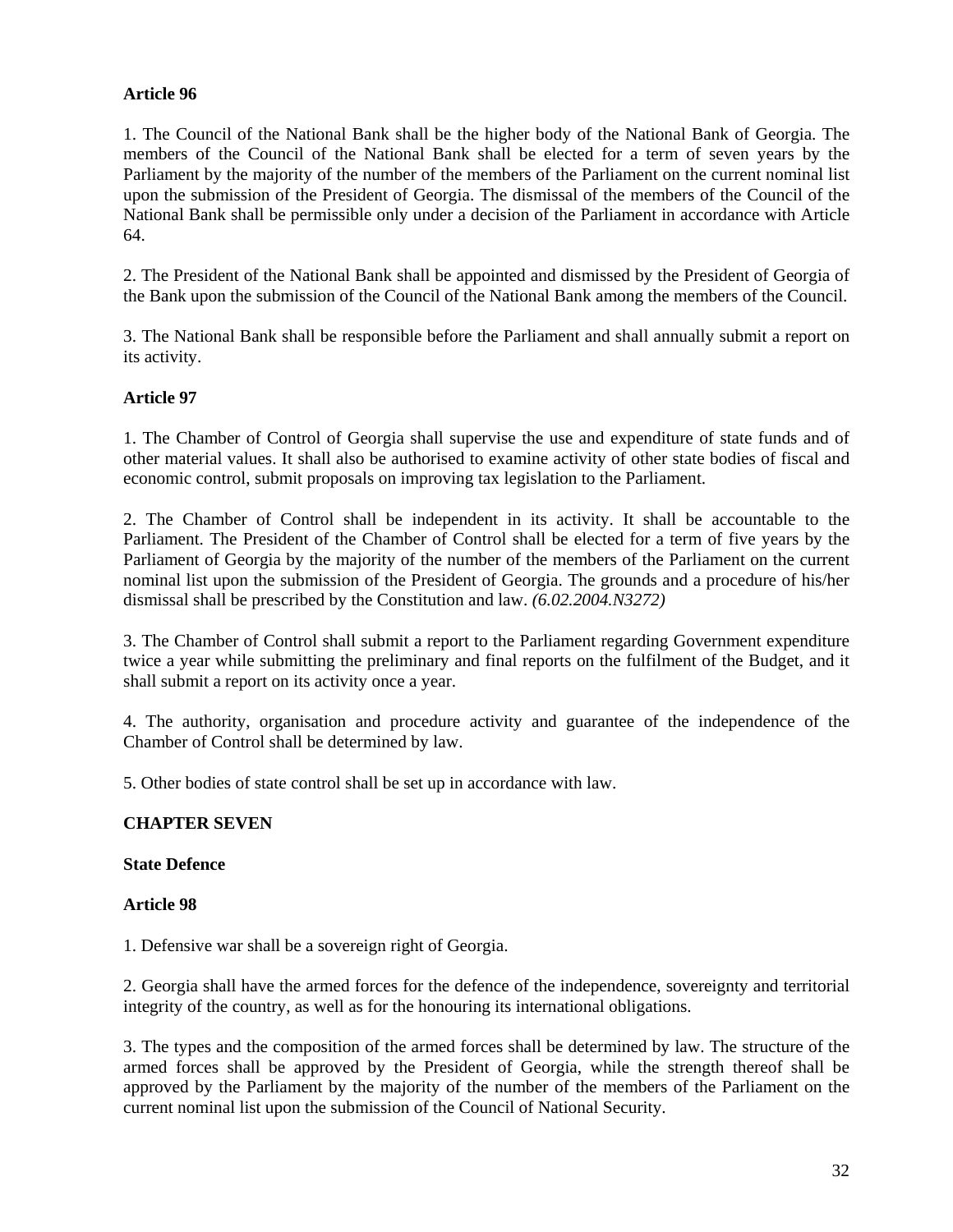1. With the view of organising the military construction and defence of the country, the Council of National Security shall be set up which shall be guided by the President of Georgia.

2. The composition, authority and procedure activity of the Council of National Security shall be determined by the Organic Law.

### **Article 100**

1. The President of Georgia shall adopt a decision on the use of the armed forces and submit it to the Parliament within 48 hours for approval. In addition the use of the armed forces for the honouring international obligations shall be impermissible without the consent of the Parliament of Georgia.

2. For the purpose of state defence in the exclusive cases and in cases envisaged by law, the decision about the entrance, use and movement of the armed forces of another state on the territory of Georgia shall be adopted by the President of Georgia. The decision shall immediately be submitted to the Parliament for approval and shall be enforced after the consent of the Parliament.

*(6.02.2004.N3272)*

### **Article 101**

1. Defence of Georgia shall be an obligation of every citizen of Georgia.

2. Defence of the country and discharge of military service shall be a duty of every citizen being fit thereupon. The form of the discharge of military service shall be determined by law.

### **CHAPTER EIGHT**

### **Revision of the Constitution**

### **Article 102**

1. The following shall be entitled to submit a draft law on general or partial revision of the Constitution:

- a. the President;
- b. more than half of the total number of the members of the Parliament;
- c. not less than 200,000 electors.

2. A draft law on the revision of the Constitution shall be submitted to the Parliament, which shall promulgate the former for the public discussion. The Parliament shall begin the discussion of the draft law after a month from its promulgation.

3. The draft law on the revision of the Constitution shall be deemed to be adopted if it is supported by at least two thirds of the total number of the members of the Parliament of Georgia.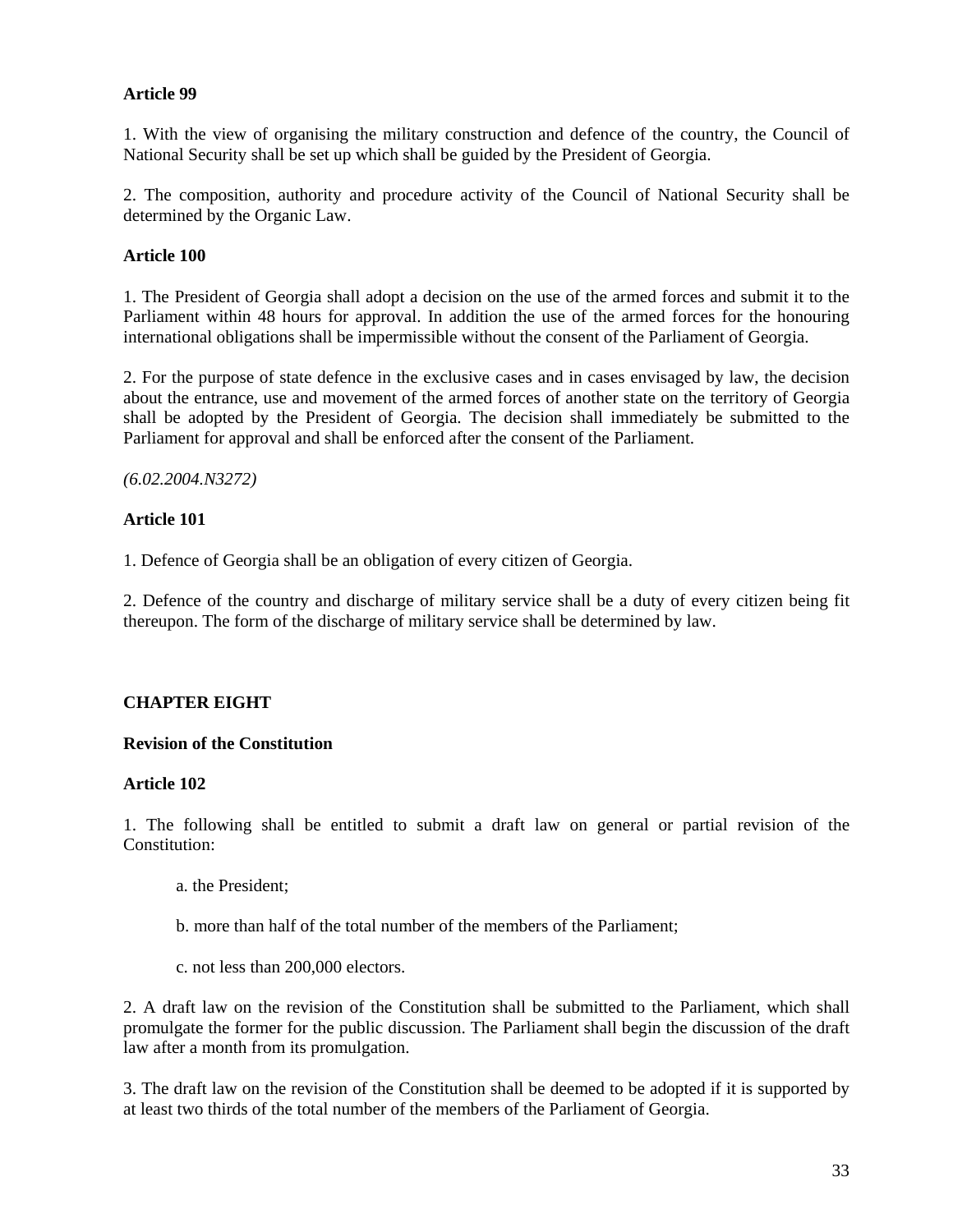4. The law on the revision of the Constitution shall be signed and promulgated by the President of Georgia in accordance with a procedure provided for by Article 68 of the Constitution.

### **Article 103**

The announcement of a state of emergency or martial law shall lead to the suspension of the revision of the Constitution until the cancellation of the state of emergency or martial law.

### **CHAPTER NINE**

#### **Transitional Provisions**

### **Article 104**

1. The Constitution of Georgia shall enter into force from the day of the recognition of the authority of the newly elected President and the Parliament of Georgia.

2. Articles 49, 50 and 70 of the Constitution shall enter into force upon the promulgation of the Constitution.

## **Article 1041** *(23.02.05, # 1010)*

1. Paragraph 1 of Article 49 and paragraph 1 of Article 58 of the Constitution shall enter into force upon the making of appropriate amendments and addenda to the Organic law of Georgia "The Election Code of Georgia".

2. The composition of the Parliament of Georgia elected on 2004 before termination its authority, as well as the necessary number of the members of the Parliament for the establishment of a faction shall be determined in accordance with the legislation acting at the moment of the election of this Parliament.

3. Regular elections of the President of Georgia and Georgian Parliament elected in 2004 shall take place within a period from 1 October to 31 December 2008. The President of Georgia shall fix the date of elections. (27.12.06)

### **Article 105**

1. A political association of citizens registered in accordance with a procedure established by law, the initiative of which is confirmed by at least 50,000 signatures or which had a representative in the Parliament by the day of the adoption of the present Constitution, shall have the right to stand for the election of 1995.

2. Election under the proportional system shall be conducted with a single party list.

3. A political association or an electoral block shall be entitled to nominate a candidate to the office of a member of the Parliament before a majority election district, the candidate being at the same time on its party list as well.

4. The candidate having obtained most number of votes but not less than one third of the participants to the ballot shall be deemed to be elected in the majority electoral district.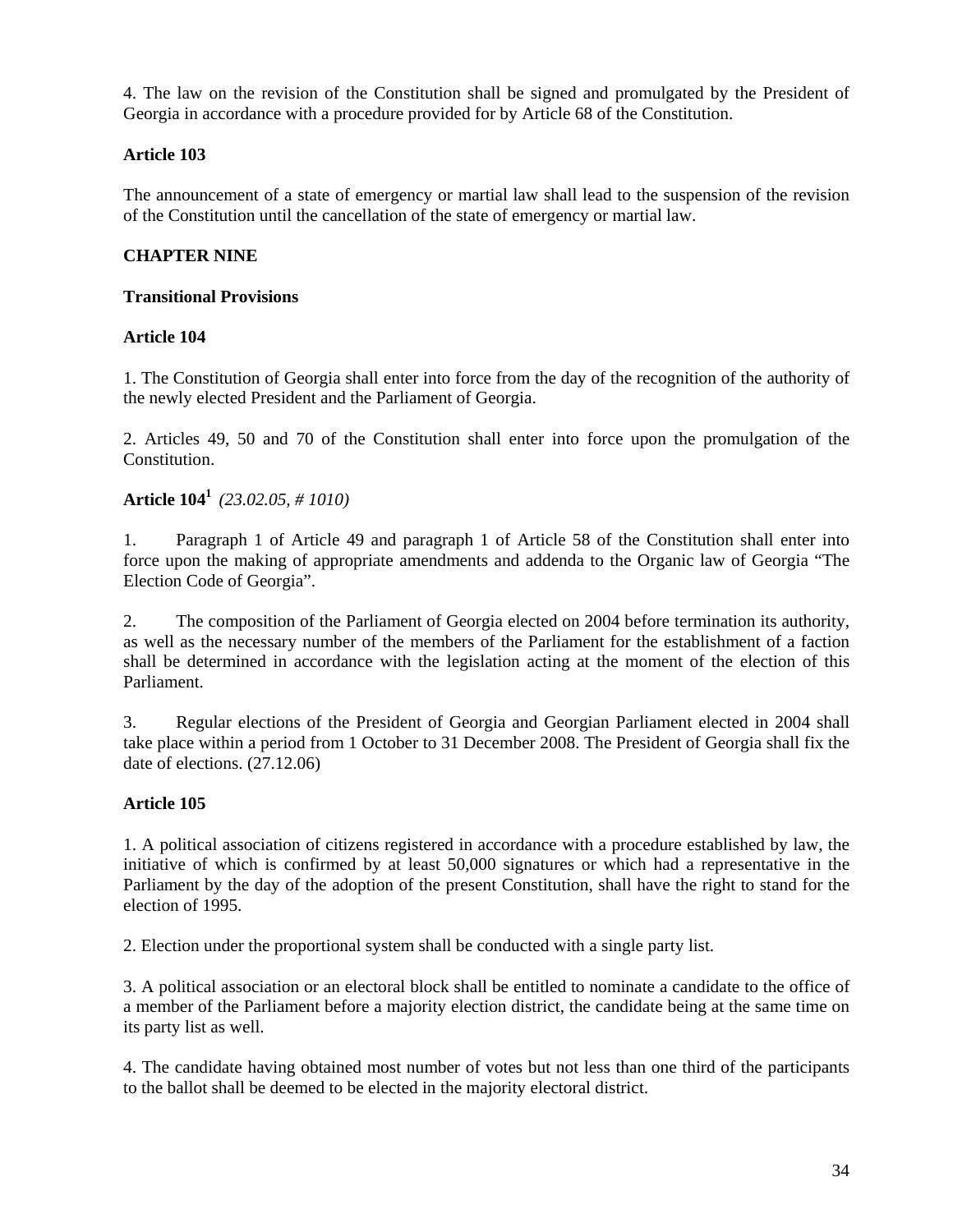5. If none of the candidates obtained the required number of votes in the first round, a second round shall be held. Two candidates having the best results shall participate in the second round. The candidate having obtained the most number of votes shall be deemed to be elected.

6. The present Article shall enter into force upon the promulgation of the Constitution and shall remain in force until the recognition of the authority of the newly elected Parliament.

### **Article 106**

1. After the enforcement of the Constitution, only the legal act or a part thereof, which is not in contradiction with the Constitution, shall have the legal force.

2. During two years after the enforcement of the Constitution, the President of Georgia and the Parliament of Georgia shall ensure the public registration of normative acts adopted before the Constitution came into force and their compatibility with the Constitution and laws.

3. During two years after the enforcement of the Constitution, the Parliament shall adopt the Organic Laws envisaged by the Constitution or confirm the lawfulness of normative acts existing in the field.

### **Article 107**

1. Before the adoption of the Organic Laws on judiciary in accordance with the Constitution, the current legislation on the judiciary shall remain in force.

2. The second and third paragraphs of Article 18 of the Constitution shall enter into force after the adoption of the respective criminal procedures legislative acts.

3. The Organic Law on the Constitutional Court shall be adopted before 1 February 1996.

#### **Article 108**

As an exception moving changes or addenda to the second paragraph of Article 102 of the Constitution in terms of the complete restoration of jurisdiction on the whole territory of Georgia shall be possible without publication of the draft law on the revision of the Constitution for the general-public discussion.

#### **Article 109**

1. The Constitution adopted in accordance with the established procedure shall be signed and promulgated by the Head of State of Georgia.

2. The members of the Parliament of Georgia and the members of the Constitutional Commission shall sign the text of the Constitution. After the enforcement of the Constitution, at least within a year, the text of the Constitution shall publicly be displayed in the buildings of all local bodies of Georgia in order the population become familiar with its contents.